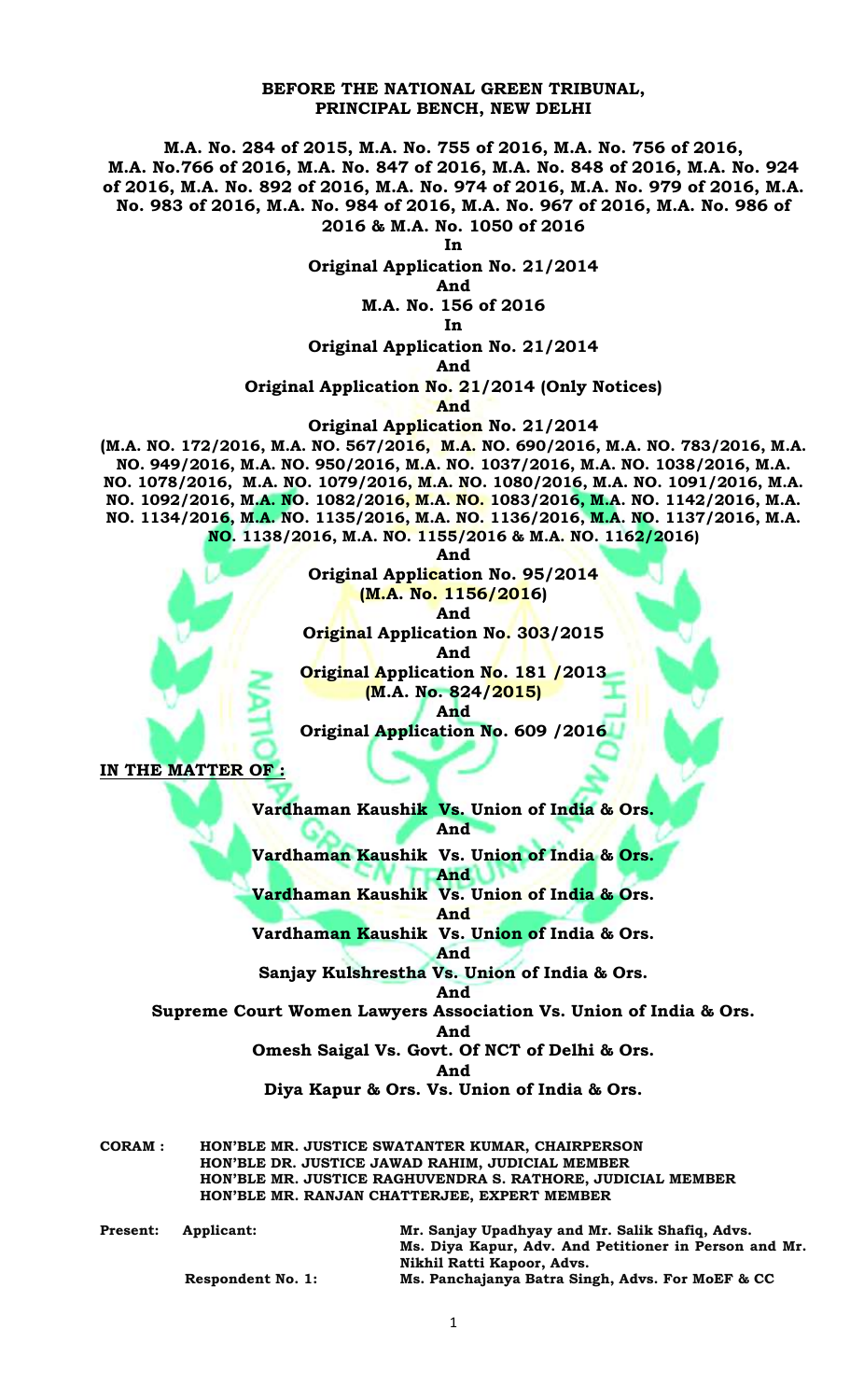**Mr. Rajiv Bansal, Mr. Kush Sharma, Mr. Anurag Tripathi and Mr. Anirudh, Advs. for DDA**

**Mr. Pritpal Singh Nijjar, Mr. Amit Kumar and Mr. Siju Thomas, Advs.**

**Mr. Himanshu Kaushik, Adv.**

**Mr. D. Rajeshwar Rao, Mr. Charajeet Singh, Advs., Delhi Police and Transport Deptt.**

**Mr. Rajul Shrivastava, with Ms Ayushi Sharma, Advs. MPPCB**

**Mr. Anurag Kumar, Adv. For Ms. Sakshi Popli, Adv. NDMC**

**Mr, Guntur Prabhakar and Mr. Guntur Pramod Kumar, Advs. for State of A.P.**

**Mr. Raman Yadav, Adv. for Ghaziabad Dev. Authority**

**Mr. Atul Jha Adv. for State of Chattisgarh**

**Mr. Devraj Ashok, Adv. for State of Karnataka**

**Mr. Ardhendumauli Kumar Prasad, Mr. Panshul Chandrachud and Mr. Jaydip Pati, Advs.** 

**Mr. Balendu Shekhar and Mr. Vivek Jaiswal, Advs. for EDMC**

**Mr. Ram Sajivan Maurya, SMD and Minining Officer and Mr. Ajit Kumar Pandey District Gonda**

**Mr. Pinky Anand, ASG with Mr. Balendu Shekhar, Mr. Rajesh Ranjan, Ms. Somya Rathore and Ms. Smidha Mehra, Advs. for MoRTH and Ministry of Heavy Industries, MoEF**

**Mr. Edward Balho, Ms. Elix Gangmel and Mr. K. Luikang Michael, Advs. for State of Nagaland**

**Mr. Rudreshwar Singh and Mr. Gautam Singh, Advs.**

**Ms. Puja Kalra, Adv. for NDMC, SDMC**

**Ms. Bhavana Duhoon, Advs. for National Highways Authority of India**

**Mr. Sanjeev Ralli with Mr. Trinayan Sonowal, Advs. for Intervener (Chandni Chowk Vyapar Mandal)**

**Mr. Mahesh Dutt Tripathi, Adv. for Delhi cantonment Board**

**Mr. Anil Soni, AAG and Mr. Naginder Beniwal, Advs. for State of Punjab** 

**Mr. Ashish Negi, Adv. for Ms. Richa Kapoor, Advs. for State of Punjab** 

**Mr. Suryanarayan Singh, Addl. AAG**

**Mr. Tarunvir Singh Khehar and Ms. Guneet Khehar, Advs. for GNCTD,** 

**Mr. Narender Pal Singh with Dr. M.P. George and Mr. Dinesh Jindal, LO, DPCC**

**Ms. Alpana Poddar, Adv. and Mr. Bhupinder Kr. LA.,**

**Central Pollution Control Board** 

**Mr. Mukesh Verma, Adv.for MPCB**

**Mr. Vinay P. Singh, Adv. for Mercedese Benz.**

**Mr. Amit Agarwal and Ms. Asha Basu, Adv. for West Bengal Pollution Control Board** 

**Ms. Puja Singh, Adv. for Hemantika Wahi, Adv. for State of Gujarat & GSPCB** 

**Mr. Hemant Jain, Ms. Usha Jain and Mr. K. Sunil, and Mr. Aviral Mittal, Advs.**

**Mr. Sumit Kishore, Adv. for PNGRB**

**Mr. P. Venkat Reddy and Mr. Prashant Kr. Tyani, Advs. for State of Telengana**

**Mr. Ravindra Kr. Kashyap and Mr. Gudipti G. Kashyap, Advs. for NOIDA and Greater NOIDA**

**Mr. Jayesh Gaurav, Adv. for JSPCB**

**Mr. Gaurav Dubey, Adv. for K2 International**

**Ms. Priyanka Sinha Advs for State of Jharkhand**

**Mr. Anuj Sarma, Adv. For State of Goa**

**Mr. Pradeep Misra and Mr. Daleep Dhyani, Advs.**

**Mr. Sandeep Narain and Ms. Natasha Sarawat and Ms. Khushboo Bari and Mr. Bipin Das, Advs. for Tata Motors Ltd.M. A. No. 172 of 2016**

**Mr. Gopal Singh and Ms. Varsha Poddar, Advs.**

**Mr. Anil Grover AAG and Mr. Rahul Khurana, Adv. Mr.** 

**Sandeep Yadav, Adv. for State of Haryana, HSPCB, MCF, MCG, HUDA** 

**Mr. Raj Kumar, Adv.**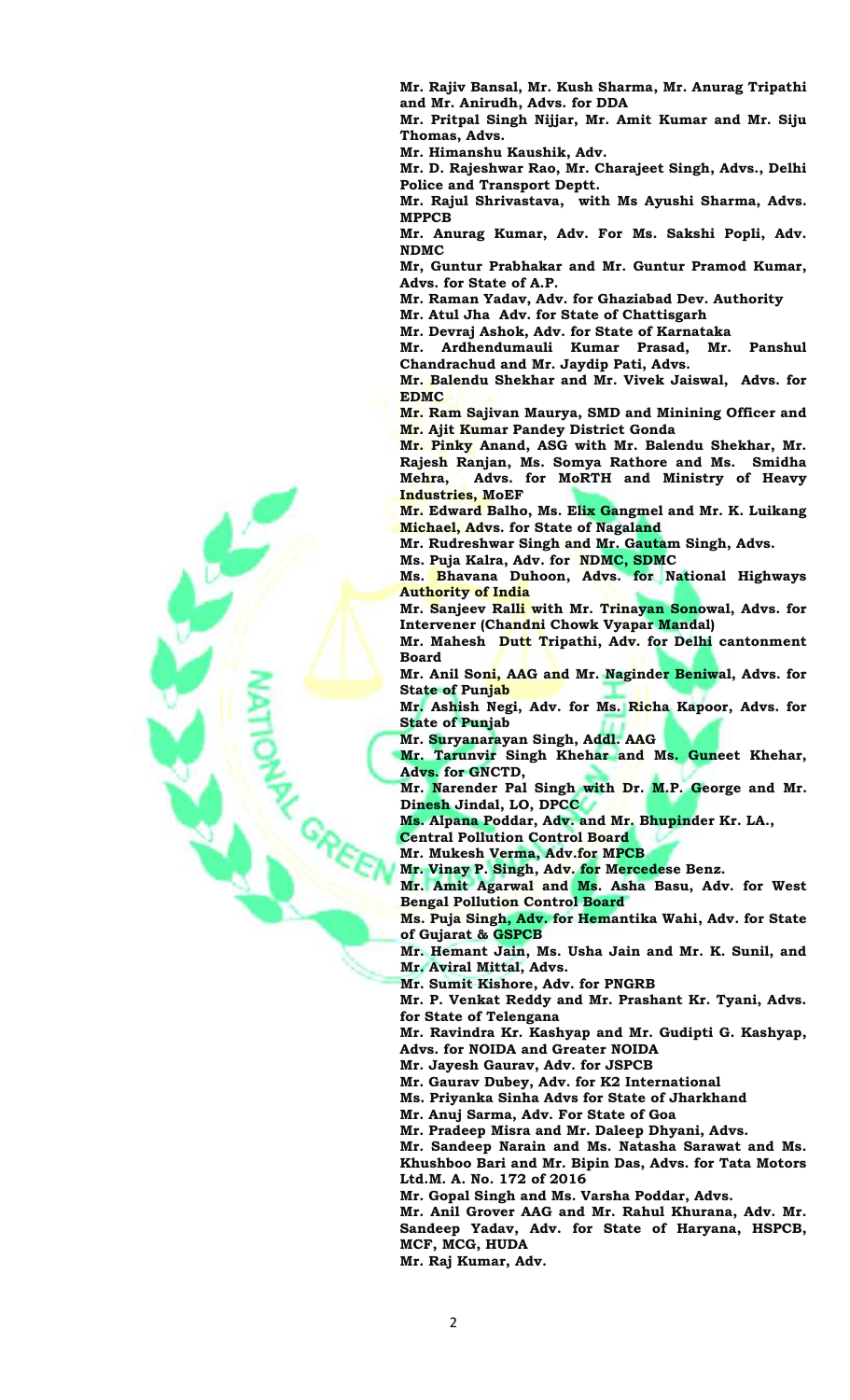**Mr. Narender Pal Singh, Adv. and Mr. Dinesh Jindel, LO, DPCC**

**Mr. Priyanaka Swami, Adv. for Nagar Nigam Ghaziabad**

**Mr. Sarurabh Rajpal, and Mr. Adhiraj Singh, Advs. for Rajasthan Pollution Control Board with Secretary Environment, Rajasthan Mr. R.K. Grover**

**Mr. Taruna A. Prasad, adv. for MoEF**

**Mr. R. Rakesh Sharma and Mr. M. Marutha Samy, Advs. for State of Tamil Nadu and TNPCB**

**Mr. V.K. Shukla, Adv. from State of M.P.**

**Mr. Hemant Jain with Ms. Usha Jain and Mr. K. Sunil and Mr. Amiral Mittal, Advs.**

**Mrs. Rani Chhabra and Ms. Priyanka Samy, Advs. In MA 358/2016 and 545/2016** 

**Mr. Yatendra Sharma and Mr. Satyarat Sharma, adv. in M. A. No. 979/2016**

**Ms. Rasna Kaukat, adv. for Manushi Sangathan**

**Mr. Anoop Verma, Mr. Anil Soni, AAG with Mr. Naginder Benipal, Adv. in M. A. Nos. 983 & 984** 

**Ms. Arushi Khandelwal, Adv. in M. A. No. 976/16**

**Mr. Ankit Verma, Adv. For State of Uttar Pradesh** 

**Mr. Sunil K. Jain AOR and Mr. Punya Garg, adv. in M. A. No. 949/16**

**Mr. Darpan Wadhwa, and Mr. Arjun Syal, Advs. in M.A. 1078/1097/1080/1091/1092, 1134, 1135, 1136, 1137, 1138/2016, Mr.Yatender Sharma and Satyajeet 979/16 Ms. Aruna Mathur and Mr. Avneesh Arputham and Ms. Anuradha Arputham, Advs. for State of Sikkim** 

**Mr. Soumyajit Pani, Adv. for State of Odisha**

**Mr. Vijay K. Sondhi and M,s. Cauveri Birbal Ms. Divya Sharma Ms. Avantika, Mr. Aranyak Pathak and Ms. Nayamat Sistani, Advs.**

**Mr. Sapam Biswajit Meiti and Mr. Naresh Kumar Gaur, Advs. for State of Manipur**

**Mr. Om Prakash, Adv. Ministry of Railways**

**Ms. Neha Makhija, Adv. for Mr. Gaurav Dubey, Adv. in MA Nos. 1082 & 1083**

**Mr. Pranav A. Kapur, Mr. Siju Thomas and Mr. Amit Kumar, Advs. in MA 783/2016**

**Mr. Vinod S. Bhardwaj, Adv. Mr. A.R. Takkar, Mr. Ankur Sharma and Ms. Shriya Takkar, Advs.** 

**Mr. Joydeep Mazumdar and Mr. Debojyoti Bhattacharya, Advs.** 

**Mr. Nishe Rajen Shonker and Mr. Gajendra Khichi, Advs.** 

**Mr. Manoj Mittal and Mr. Tahay Ayde, Advs.** 

**Mr. Pragyan Sharma and Ms. Ananditi Kumar, Advs. For State of Mizoram**

**Mr. Sarthak Chaturvedi and Mr. Rohit Pandey, Advs. for Andaman & Nicobar Administration**

**Mr. Raman Yadav, Adv. for Ghaziabad Dev. Authority**

**Mr. Anand S. Pathak, Mr. Amit Kumar Mishra and Ms. Hima Lawrence, Adv.**

| Date and             | <b>Orders of the Tribunal</b>                             |
|----------------------|-----------------------------------------------------------|
| <b>Remarks</b>       |                                                           |
| Item No.<br>01 to 08 | Air quality in Delhi and its surrounding areas            |
| November<br>10, 2016 | touched a new height in the last 10 days or so. It        |
| SS, AK & JG          | adversely affected the public health and persons of all   |
|                      | generations without exception. The Ambient Air Quality    |
|                      | was so hazardous that it affected the Eyes, ENT, upper    |
|                      | Respiratory track and Lungs, particularly to school going |
|                      |                                                           |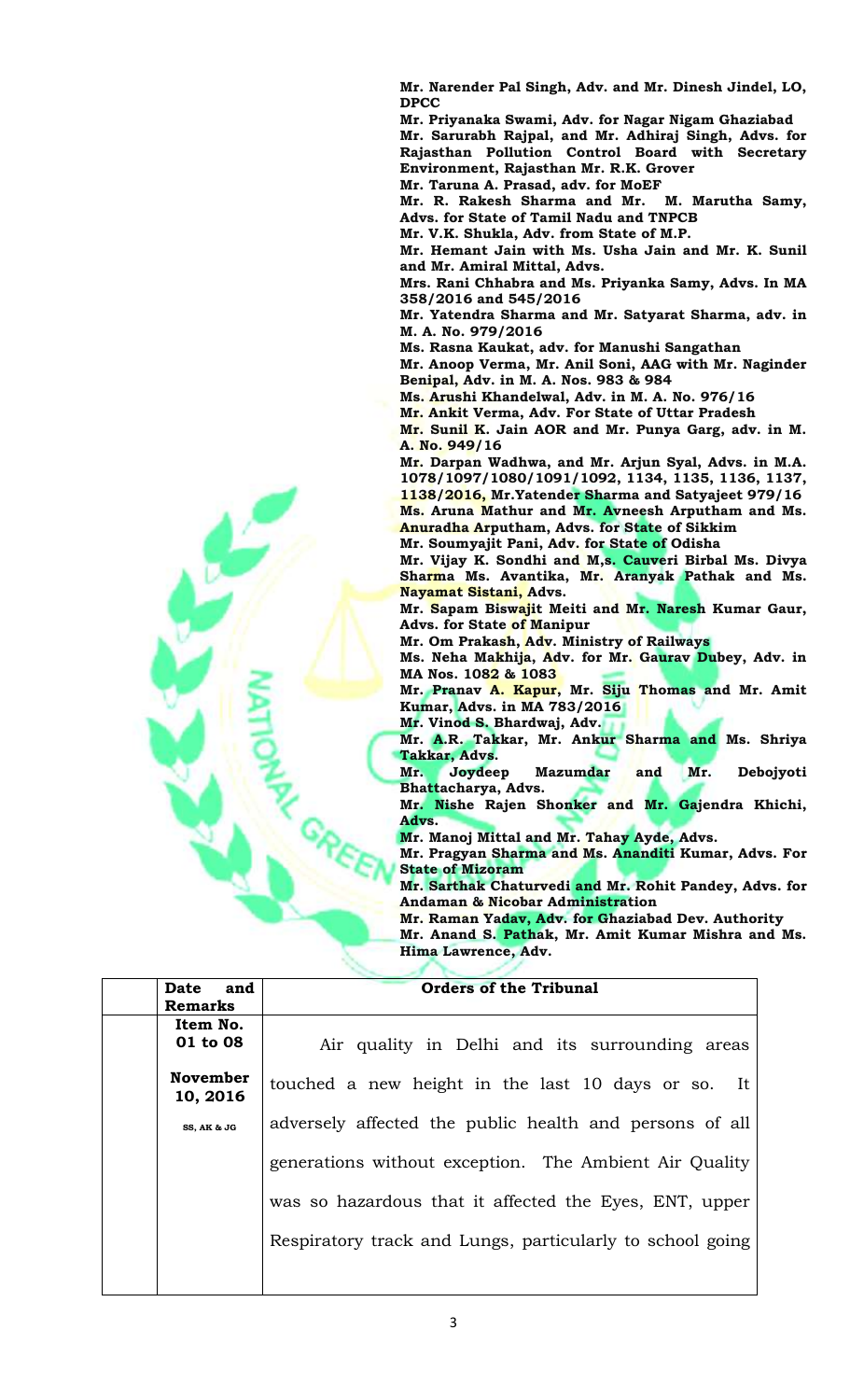children, infants, office going persons and obviously the poor strata of society suffered endlessly. It is appropriate at this stage to refer to the Ambient Air Quality parameters that were recorded by the Central Pollution Control Board, Delhi Pollution Control Committee and the State Boards of the neighbouring States particularly Haryana, Uttar Pradesh, Punjab and Rajasthan. The standard norms for PM<sub>10</sub> is 100  $\mu$ g/m<sup>3</sup> and for PM<sub>2.5</sub> 60  $\mu$ g/m<sup>3</sup>. These values were found to be utterly violated and it recorded the value of  $PM_{10}$  as 1690  $\mu$ g/m<sup>3</sup> and  $PM_{2.5}$  as 885  $\mu$ g/m<sup>3</sup> at Anand Vihar, Delhi The average value recorded for Delhi for  $PM_{10}$  were 950  $\mu$ g/m<sup>3</sup> and for PM<sub>2.5</sub> 590 µg/m<sup>3</sup> on 30th October, 2016. According to the NCT, Delhi on  $31st$  October, 2016 recorded value of  $PM_{10}$  1684 µg/m<sup>3</sup> and 1331 µg/m3, respectively. In Faridabad, even on 07<sup>th</sup> November, 2016 the recorded values were 414  $\mu$ g/m<sup>3</sup> and 985  $\mu$ g/m<sup>3</sup> respectively. In Ghaziabad and NOIDA on different dates, the value recorded for  $PM_{10}$  was 720  $\mu$ g/m<sup>3</sup>, 820  $\mu$ g/m<sup>3</sup> and 910  $\mu$ g/m<sup>3</sup> respectively. Even on Mandir Marg, New Delhi on 02nd November, 2016 the PM<sub>2.5</sub> value recorded was 985  $\mu$ g/m<sup>3</sup>. In district Alwar, Rajasthan the value recorded was  $188 \mu g/m^3$  for PM10. However, the Learned Counsel appearing for the State of Rajasthan submits that they do not have instruments available for measuring PM2.5. In Bhiwari on 28th October, 2016 the value of PM10 was recorded as 508  $\mu$ g/m<sup>3</sup>. This data provided by different States shows that Ambient Air Quality in all these areas is hazardous to human health.

**Item No. 01 to 08**

**November 10, 2016**

**SS, AK & JG**

In the light of the above statistics, the Tribunal was compelled to direct personal appearance of the concerned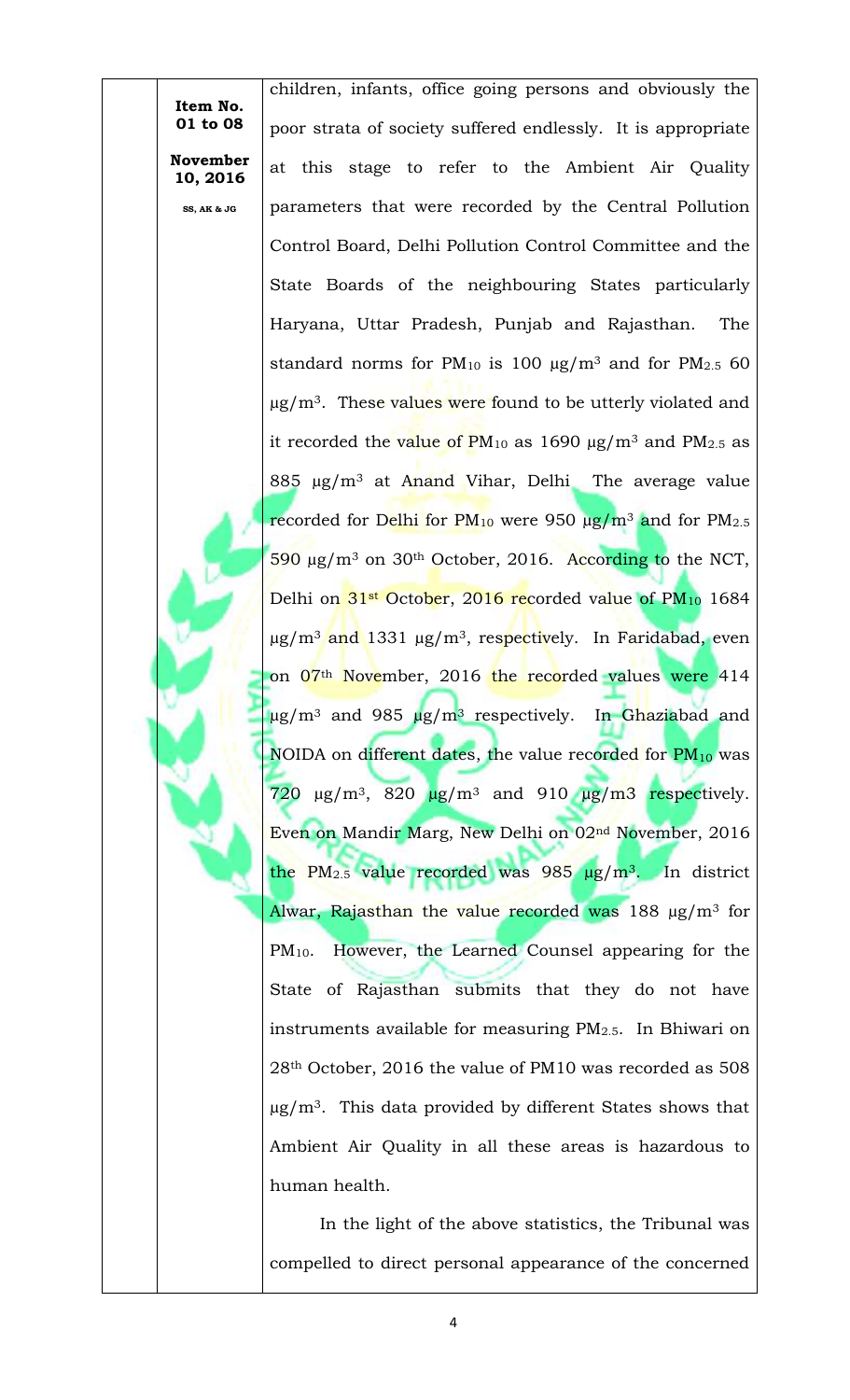**10, 2016 SS, AK & JG**

**November** 

Secretaries from each State and NCT, Delhi. All these officers appeared before the Tribunal and the matter was heard for three days continuously. One major disclosure that came to the forefront was that all concerned officers conceded that there was hardly any proper enforcement and implementation of the laws in force and the Judgments of the Hon'ble Supreme Court of India and this Tribunal. However, hardly any suggestions came forward from any quarters as to how the implementation should be made more effective and result oriented.

There are seven major contributors of air pollution in all these States more particularly NCT, Delhi. These are:-

- 1. Construction activity and carriage of construction material.
- 2. Burning of Municipal Solid Waste and other waste.
- 3. Burning of agriculture residue.
- 4. Vehicular Pollution.
- 5. Dust on the roads.
- 6. Industrial and power house emission including flyash.
- 7. Emissions from Hot-Mix Plants and Stone Crushers.

All these contributory pollutants were deliberated upon at length before this Tribunal from time to time and detailed orders covering all the facets of air pollution were covered under different orders of the Tribunal. We may refer to the orders of the Tribunal dated 26<sup>th</sup> November, 2014, 04th December, 2014, 07th April, 2015, 10th April,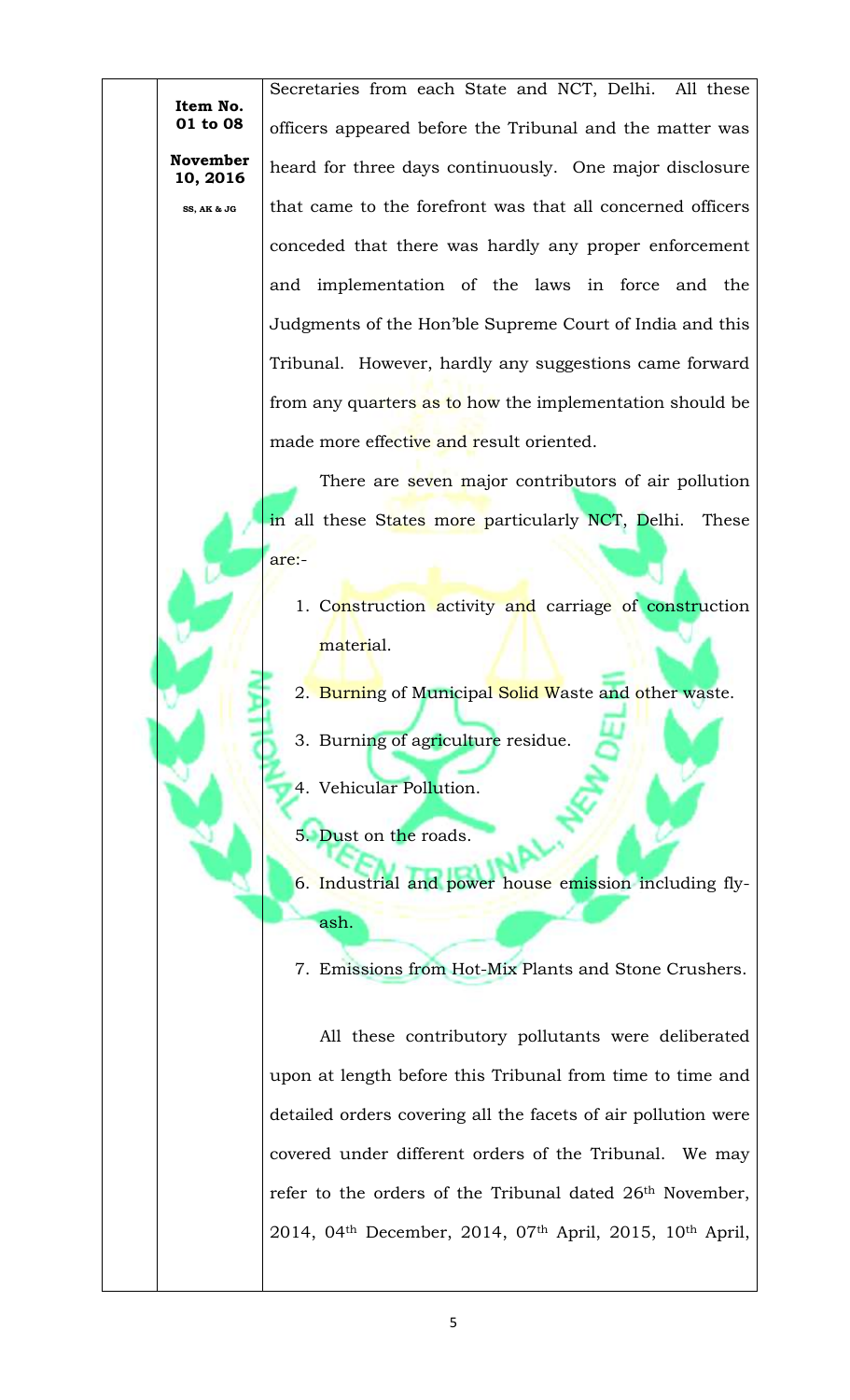2015, 28<sup>th</sup> April, 2015, 18<sup>th</sup> May, 2015 and 11<sup>th</sup> December, 2015. All these orders/judgments dealt with the various sources of pollution except agriculture residue burning. This aspect was dealt with in the comprehensive judgment of the Tribunal in the case of Vikrant Kumar Tongad Vs. Environment Pollution (Prevention and Control) Authority & Ors in Execution Application No. 12 of 2016 In Original Application No. 118 of 2013 decided on 10<sup>th</sup> December, 2015. The judgment in the case of Vikrant Kumar Tongad Vs. Environment Pollution (Prevention and Control) Authority & Ors provided for precautionary, preventive as well as incentive oriented steps that the State of Punjab was required to take to ensure that this menace would be stopped at the earliest. The judgement provided for punitive action, and incentive to farmers to stop burning of Crop/Agriculture residue. The State of Punjab was called upon to provide incentive including the requisite machines as stated in the Judgment for extraction of agriculture residue from the field and its transportation to power generation plants, Cement Plants, Companies manufacturing Board from agriculture residue and from Bio-mass plants including reducing ethanol.

**Item No. 01 to 08**

**November 10, 2016**

**SS, AK & JG**

We must notice at this stage itself that all the States particularly the State of Punjab has not been able to implement the Judgment in its true spirit and substance. It is conceded before us that the residue of nearly 70% of the agricultural land under paddy cultivation was put on fire during the period immediately after the harvesting. Similarly in Haryana there was burning of agricultural residue but may be at a little lower scale. This committee shall work specifically under the orders of the Tribunal.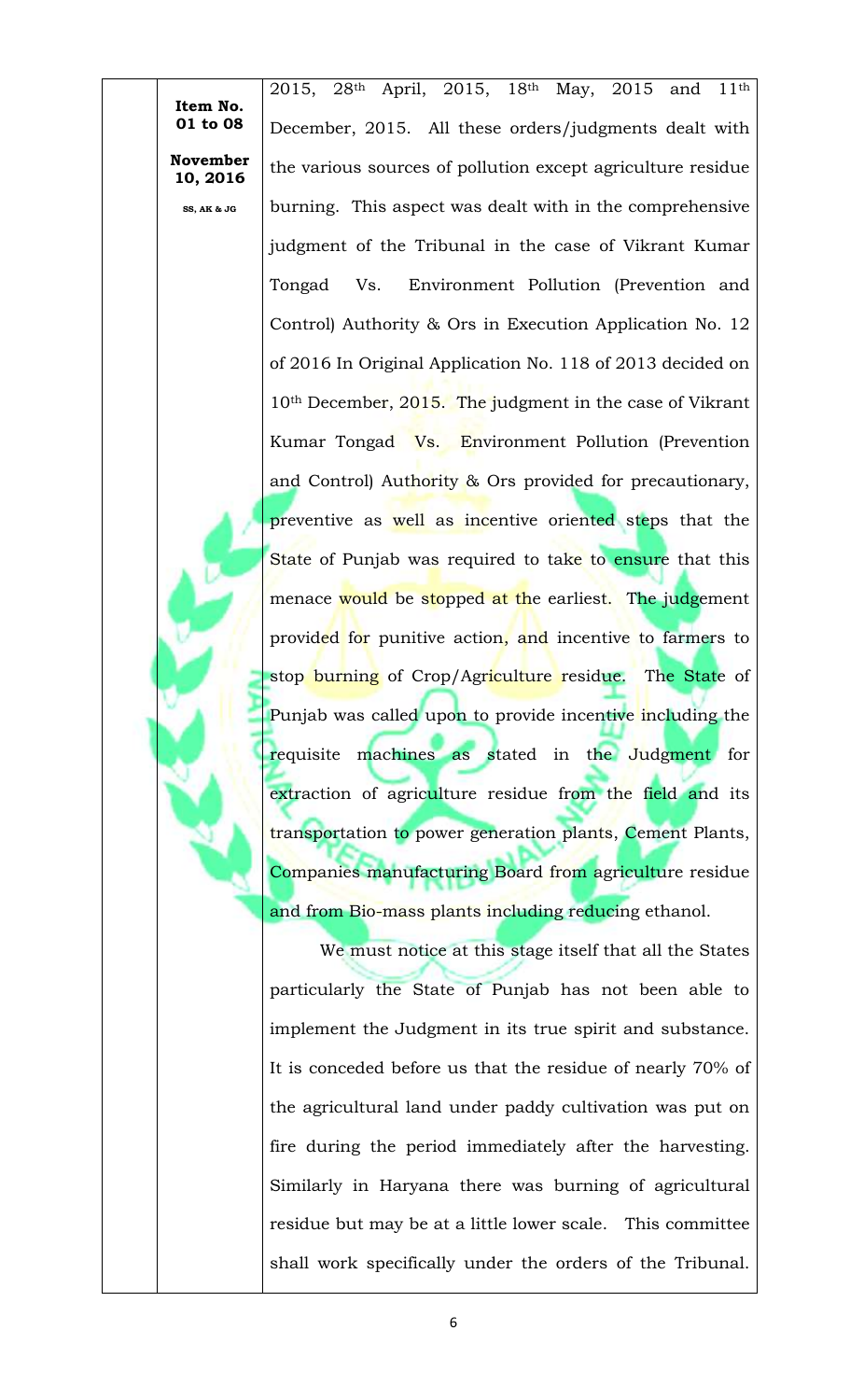**10, 2016 SS, AK & JG**

**November** 

The State of Uttar Pradesh and State of Rajasthan were no exception, though their contribution to the pollution was not greater than other States. This aspect needs to be examined and rigorous steps need to be taken by the respective States to ensure that there is no agriculture/crop burning any more in the future. We would be passing directions in that behalf separately.

We may also notice here that the World Health Organisation (for short 'WHO') has published its report in September, 2016. They have published a list of 20 most polluted cities in the world. Out of these 10 cities are located in India. These are Delhi, heading the table, Gwalior, Patna, Kanpur, Allahabad, Alwar, Firozabad, Raipur, Ludhiana and Khanna. A study has also been conducted by I.I.T., Kanpur, on behalf of NCT, Delhi, and it is stated that out of the sources of pollution which we have already mentioned, above 22.70% has been contributed by the transport sector. It is estimated that 66 % of this pollution is resulting from diesel trucks, buses and diesel vehicles. The study also shows, along with other studies, that level of  $PM_{2.5}$  and  $PM_{10}$  is almost 17 times of the prescribed limits and has serious adverse impact on the public health. The Ministry of Environment, Forest and Climate Change has also brought out the air quality index and it has termed 431  $\mu$ g/m<sup>3</sup> PM<sub>10</sub> as 'severe pollution' as stated by the Learned ASG. This shows that the 'severe category' carved out by Ministry of Environment, Forest and Climate Change has been left much behind as the value of PM10 has touched the value of 1990  $\mu$ g/m<sup>3</sup> in Delhi. This is the extent and kind of pollution that the citizens of Delhi are exposed to.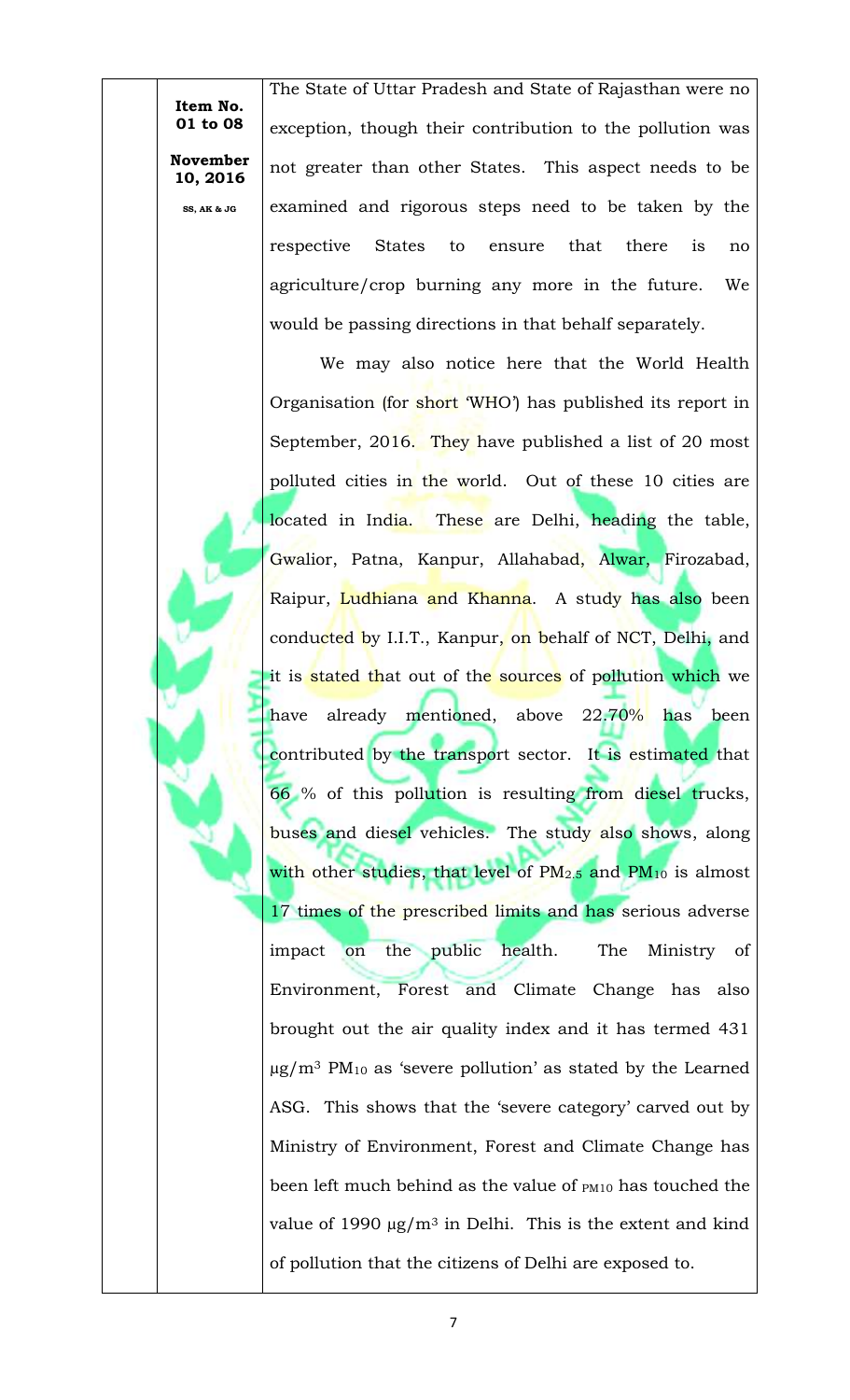**November**  The basic and fundamental question that arises for consideration of this Tribunal is whether the State Government and more particularly NCT, Delhi can provide any justification acceptable scientifically in law as to why the people of Delhi should be exposed to such severe pollution and have endlessly suffered from one disease or the other. This equally applies to other States as well. The Hon'ble Supreme Court of India decades back had declared that Article 21 of Constitution of India has to be expanded so as to include right to decent and clean environment as a fundamental right. Fundamental right is the right provided by the Constitution to the citizens and it could claim its enforcement to which the State can hardly raise a defense particularly of its inability to enforce laws on an environmental front. We must say that since past three days not even a single point has been raised before the Tribunal which could even be remotely comprehended and be a reasonable ground on the part of these authorities for not protecting environment in relation to this zone of the country and particularly in NCT, Delhi. The main plank of the officers who were present in person along with their learned counsel of respective States had only expressed their inability to implement. This ought to be the last submission that could be made in response to an action for enforcement of fundamental rights. We find no merit in any of the submissions advanced to express inability to enforce the law. The judgment of the Hon'ble Supreme Court of India and the Tribunal particularly when they are specific, unambiguous and have provided complete mechanism for enforcement of judgments and orders. The State owes a

**Item No. 01 to 08**

**10, 2016**

**SS, AK & JG**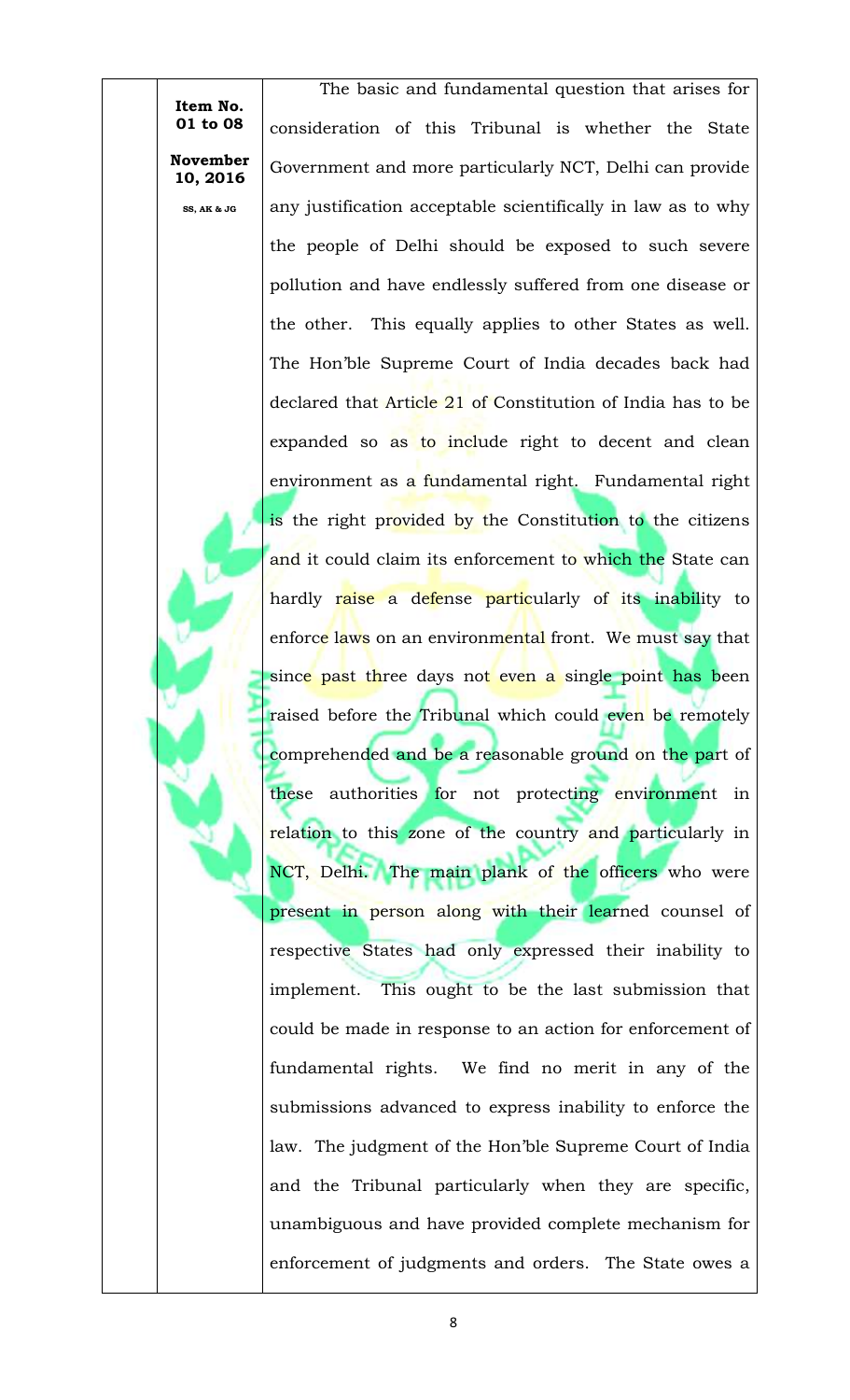> **10, 2016 SS, AK & JG**

**November** 

constitutional duty to protect public health and to provide at least clean air for its citizens to breathe. The principle of inter-generational equity does not support any development even if it is carried under the doctrine of sustainable development where the next generation would be exposed to the worst environmental and ecological environment. The children of today have a right to breathe clean air and play in the play ground rather than be ordered to be shut down in their respective homes. The present generation in any field including in the field of Governance owes a duty in law and on morality to provide cleaner and better earth to its next generation. Times have come where all concerned authorities irrespective of their stature must show concern to improve the environment and Ambient Air Quality in these States and more particularly in the NCT, Delhi.

As we have already noticed, the Ambient Air Quality in these States and particularly in NCT, Delhi/NCR, Delhi have reached the limit which are unimaginable, unacceptable and are a clear indication of negligence on the part of the concerned authority to the disadvantage of the human health of the citizens. The prescribed limit of PM10 and PM<sub>2.5</sub> is 100  $\mu$ g/m<sup>3</sup> and 60  $\mu$ g/m<sup>3</sup> respectively have been grossly exceeded. The experts appearing before us submit that the daily average of these values is even lower that is 60  $\mu$ g/m<sup>3</sup> and 40  $\mu$ g/m<sup>3</sup> respectively. If the daily average is to be taken into consideration then the violation is nearly 20 times in excess.

Viewed from any rational angle, this is disastrous. It may be appropriate that the concerned authoirities including the Central Pollution Control Board has located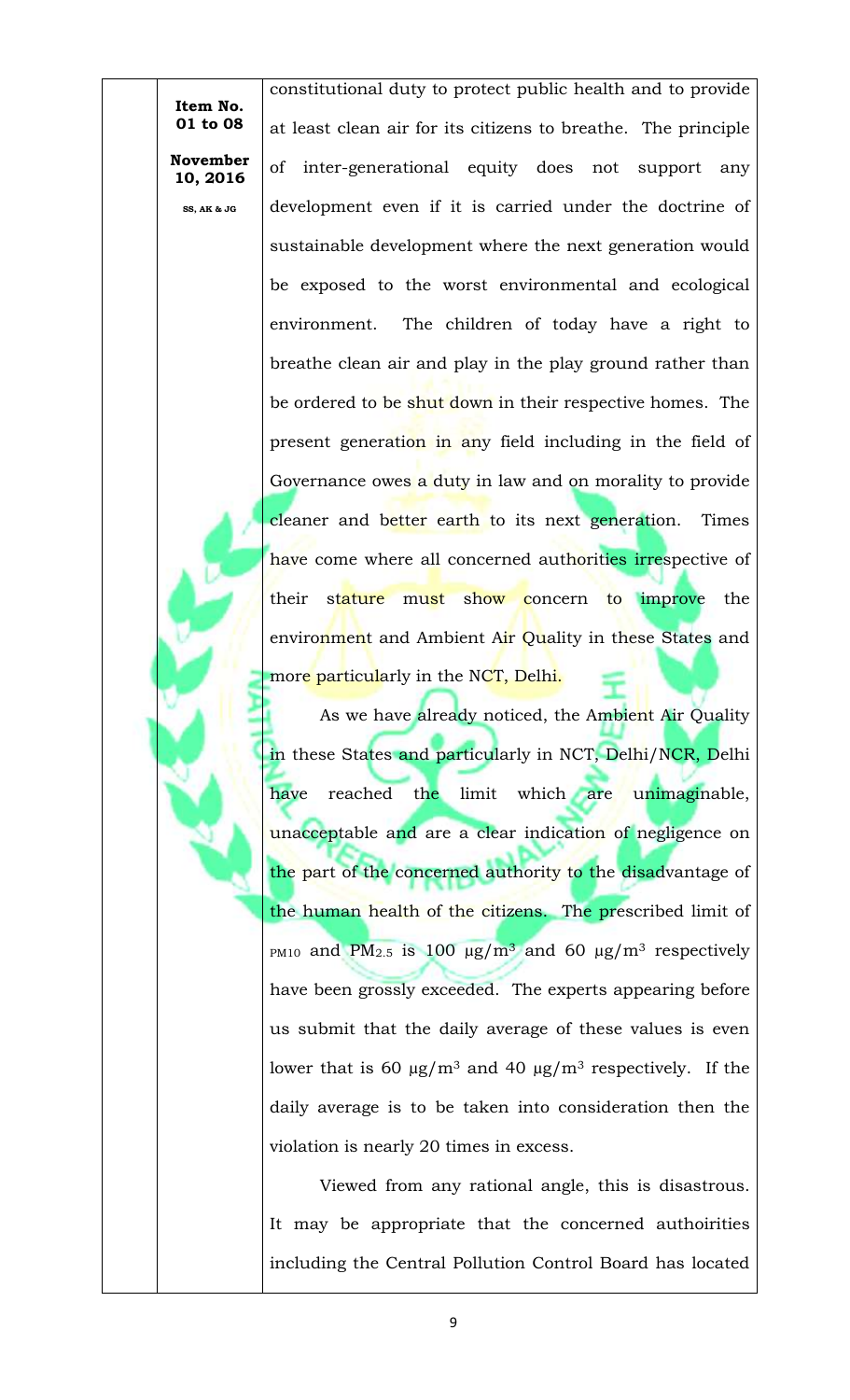**Item No. 01 to 08 November** 

**10, 2016**

**SS, AK & JG**

at the air pollution in somewhat different way. It appears that to attain the prescribed standards as of now would be a dream difficult to achieve as of today. The normal pollution in contra distinction to severe or Environmental Emergency has to be examined and controlled by taking different and distinct measures, depending upon the situation e.g. where the Particulate Matters values are in excess of 431  $\mu$ g/m<sup>3</sup> in case of PM<sub>10</sub> and 251  $\mu$ g/m<sup>3</sup> in the case of  $PM_{2.5}$ . Therefore, the pollution has to be treated as severe. To put it in other words, emergent measures have to be taken to control the air pollution in any of these States particularly in NCT, Delhi, once it crosses the above limits. These limits have been suggested by the expert appearing before the Tribunal with reference to the Air Quality Index of NCT, Delhi. Normal steps to be taken to prevent and control air pollution and providing cleaner air quality to the people of these States and Delhi. Even if they are below the above standards, but once they cross the prescribed standards, then it must be the duty of the States and NCT, Delhi to take emergent measures which would even include the providing of such emergent preventive measures that may require enforceability of highest degree in the interest of public health and environment.

In the light of the above discussion, now we proceed to record the directions that has to be passed in the interest of environment, public health and tranquility of Ambient Air Quality and to implement the fundamental right that is granted to the citizens of India. All the judgments and orders passed by the Tribunal dated 26<sup>th</sup> November, 2014, 04th December, 2014, 07th April, 2015,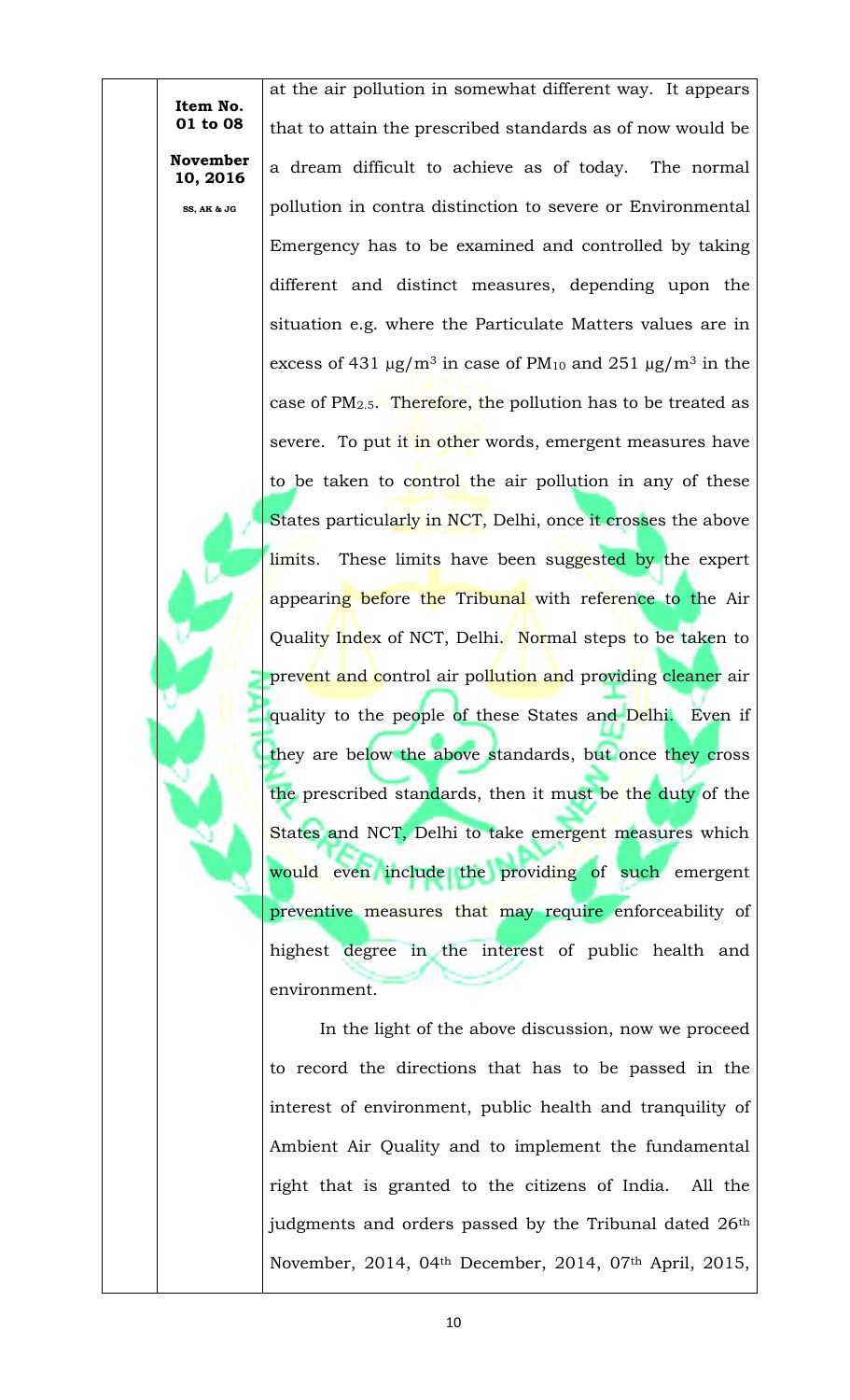> **10, 2016 SS, AK & JG**

**November** 

10th April, 2015, 18th May, 2015, 28th April, 2015 and 11th December, 2015 in the of Vardhaman Kaushik Vs. Union of India & Ors. In Original Application No. 21/2014 and 10th December, 2015 in the case of Vikrant Kumar Tongad Vs. Environment Pollution (Prevention Control) Authority & Ors. shall be applicable, mutatis mutandis, to the orders passed in the case of respective States and NCT, Delhi. All the States of Punjab, Haryana, Uttar Pradesh, Rajasthan and NCT, Delhi as already noticed, these directions and orders provided for all preventive, precautionary, punitive and enforceable directions which would protect and ensure that the sources of pollution as afore-indicated do not cause air pollution and bring the Ambient Air Quality to the values as has been seen in the last 10 days in the States and particularly NCT, Delhi.

All the concerned Officers, Authorities, Legal Authorities, Pollution Control Boards and other Corporations etc. would be responsible for proper implementation and enforcement of the directions contained in these orders in relation to different sources of pollution.

We constitute the following centralized monitoring Committee and State Monitoring Committee for ensuring proper implementation of the judgments and the laws relating to prevention and control of air pollution :-

- 1. The Centralised Monitoring Committee shall consist of:
	- a. Secretary, Ministry of Environment, Forest and Climate Change (Chairman).
	- b. Chief Secretaries of the States of Punjab,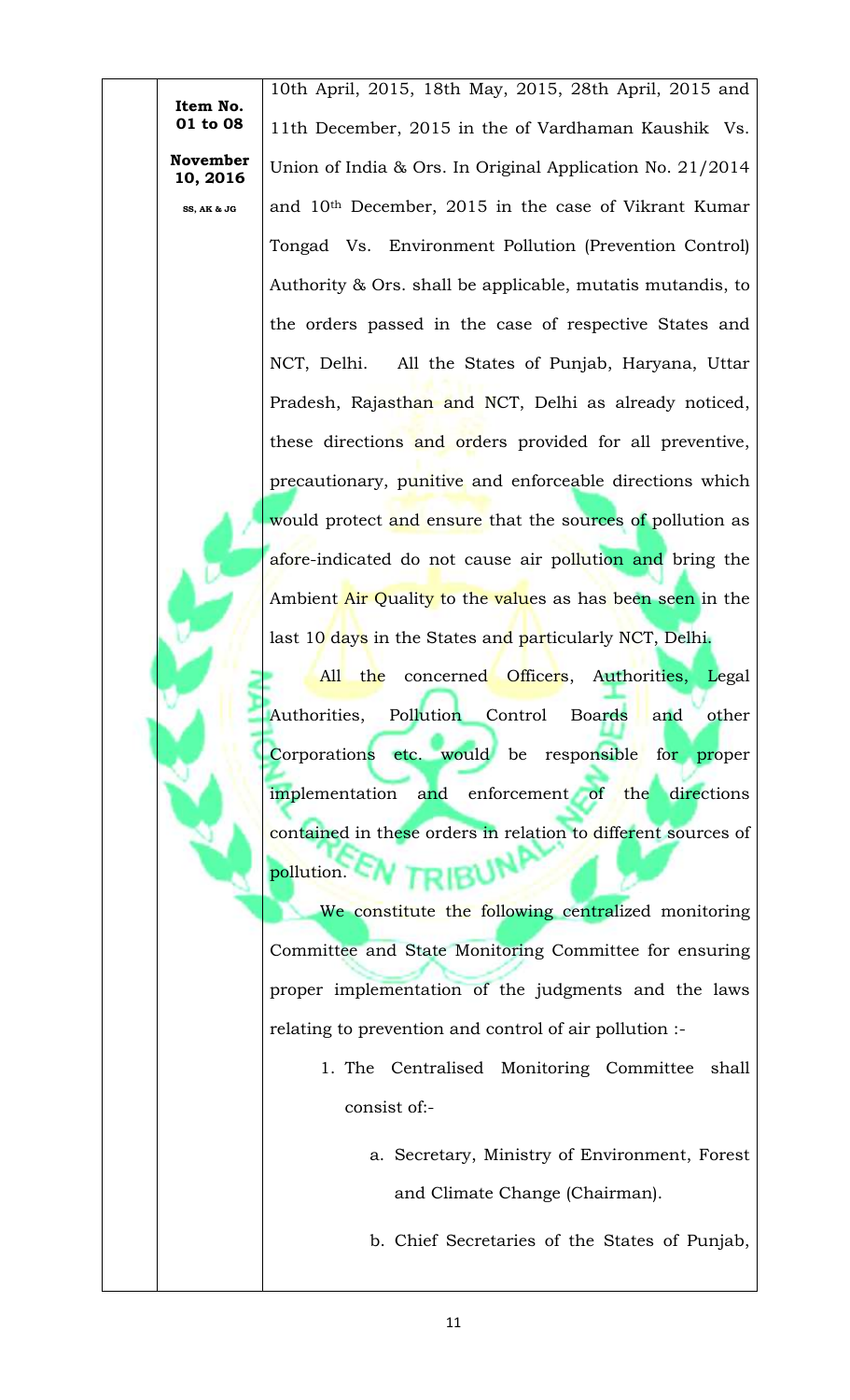Haryana, Uttar Pradesh, Rajasthan and NCT, Delhi.

**Item No. 01 to 08**

**November 10, 2016**

**SS, AK & JG**

- c. Member Secretary of the Central Pollution Control Board and the Member Secretaries of the State Pollution Control Boards.
- d. Professor Mukesh Khare from I.I.T., Delhi.
- e. Member Secretary of each State Pollution Boards would be at liberty to bring one expert with him, if they so desire.
- f. Additional Director General of Health Services to be nominated by the Union Secretary, Health.

This committee would meet once in two months and by rotation in all the States including NCT, Delhi, where the first meeting would be held.

> a. This Committee would supervise implementation of all the directions contained in the judgment of the Tribunal in relation to various sources of pollution, particularly agriculture residue burning.

> b. It shall also provide guidelines or directions to the State Committee for prevention and control of air pollution in relation to all its aspects, not limiting to the directions contained hereinabove and in the orders referred above.

> c. The Committee shall take implementation Status Report from the State Committees, and if necessary, get it verified through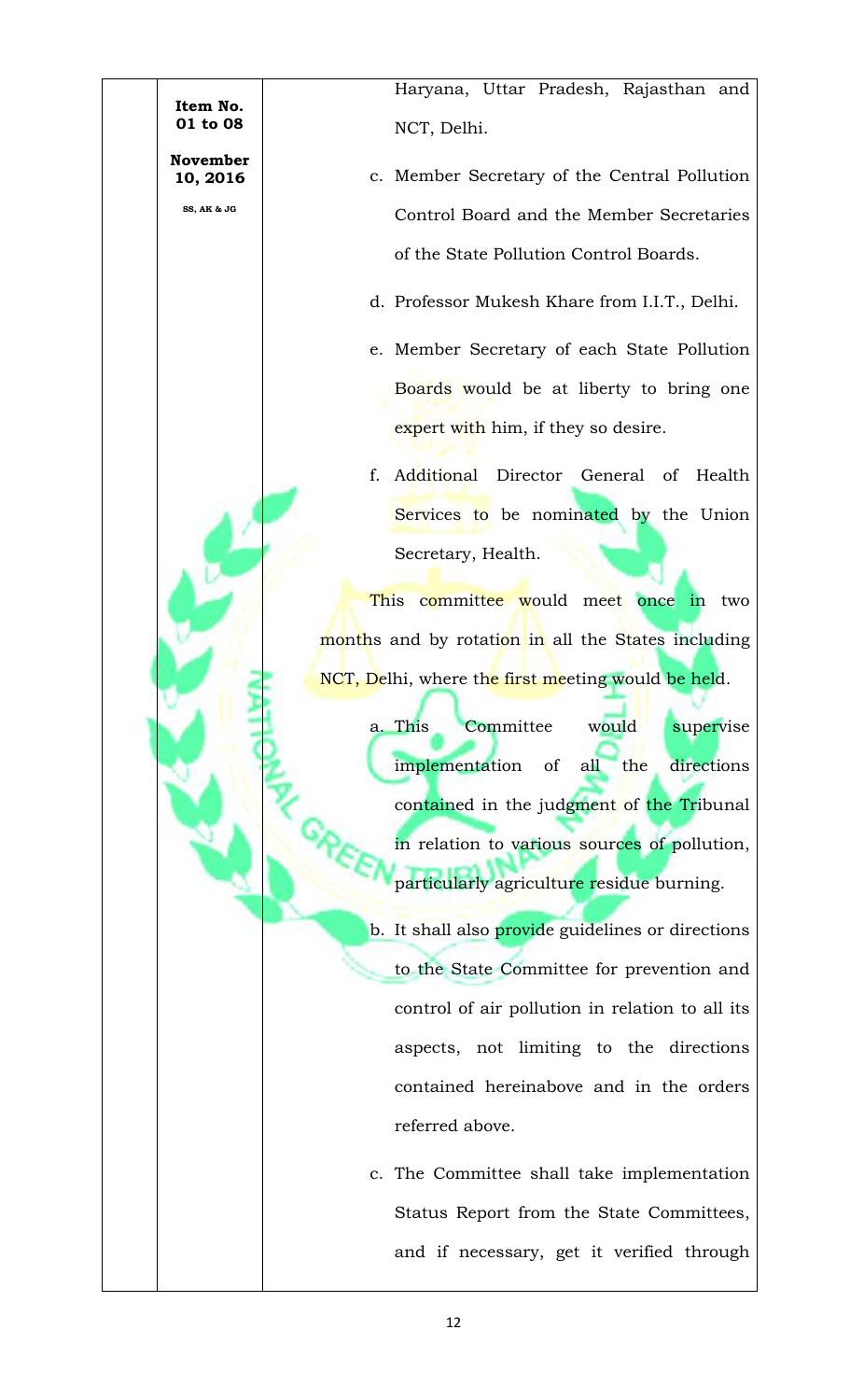independent sources and then submit its final report after every three months to the Tribunal. The Committee will also record its satisfaction or otherwise with regard to implementation and enforcement of the directions issued.

d. In the event the Committee finds that any officer belonging to any cadre, authority, Pollution Control Board or even by independent statutory body has failed to implement the directions, orders, judgments and the law in relation to control of air pollution, it shall recommend initiation of disciplinary proceedings against that official without hesitation or reservation.

We make it clear that the officer against whom such a Committee recommends disciplinary, should be independent of the proceeding that this Tribunal may initiate against such defaulting officials/officer of any State/NCT, Delhi.

If technical experts of the Committee make any suggestion and the same is found relevant, then the committee shall record and bring it to the notice of the Tribunal.

## **State Level Committee.**

**Item No. 01 to 08**

**November 10, 2016**

**SS, AK & JG**

Following shall be the composition of State Level Committees:

1. Chief Secretary as the Chairperson,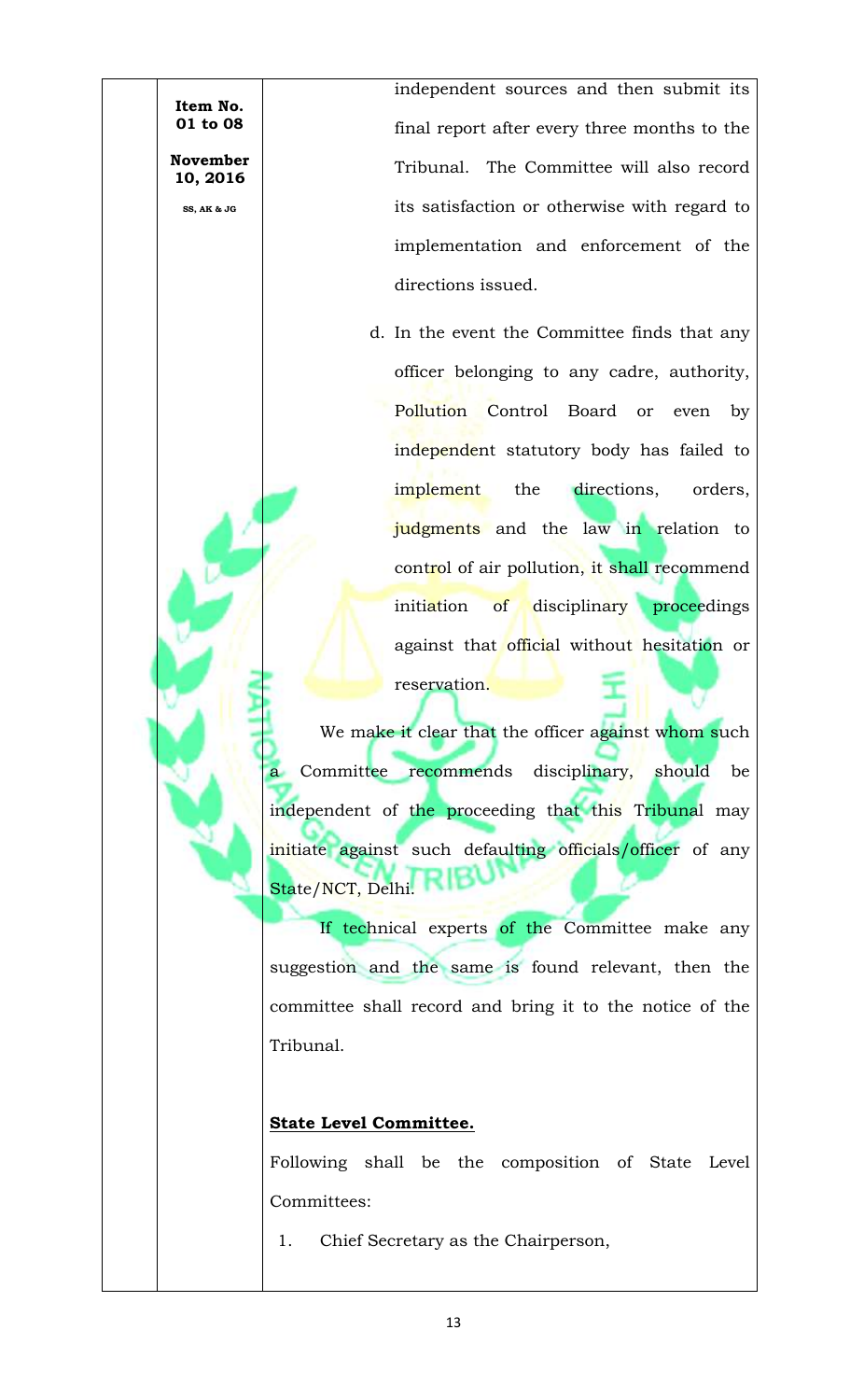| Item No.             | 2. | Secretary Environment,                                     |
|----------------------|----|------------------------------------------------------------|
| 01 to 08             | 3. | Secretary Urban Development and Housing,                   |
| November<br>10, 2016 | 4. | Member Secretary of the Pollution Control Board of         |
| SS, AK & JG          |    | the States,                                                |
|                      | 5. | Chairman of the Development Authority of the               |
|                      |    | District/State,                                            |
|                      | 6. | Secretary of the Department responsible<br>for             |
|                      |    | Developing Agency and Corporations of the State,           |
|                      | 7. | Director of Medical Services who is a professional         |
|                      |    | shall be the Member of the Committee,                      |
|                      |    | Commissioner/Additional DG of Delhi Police of              |
|                      |    | NCT of Delhi and similar officers from the other States.   |
|                      |    | <b>This</b><br>Committee shall be<br>responsible<br>for    |
|                      |    | enforcement of the directions/orders/judgments and         |
|                      |    | the law in relation to prevention and control of air       |
|                      |    | pollution more particularly judgment afore-referred.       |
|                      |    | It will be the duty of this Committee to verify that       |
|                      |    | the directions are actually implemented at the ground      |
|                      |    | level and would not leave the things on mere paper.        |
|                      |    | This Committee shall prepare action plan in                |
|                      |    | consonance with the advance circular the same and          |
|                      |    | ensure their implementation.                               |
|                      |    | The Committee shall also publicise requisite               |
|                      |    | matter through media or otherwise, particularly in         |
|                      |    | relation to burning of agriculture residue. It will inform |
|                      |    | the farmers of the benefits and the incentives that are    |
|                      |    | available to them in consonance with the orders afore-     |
|                      |    | referred for not burning of agriculture residue. It        |
|                      |    | should be informed to them that it is not a mere           |
|                      |    | liablity but could become useable asset and bring          |
|                      |    |                                                            |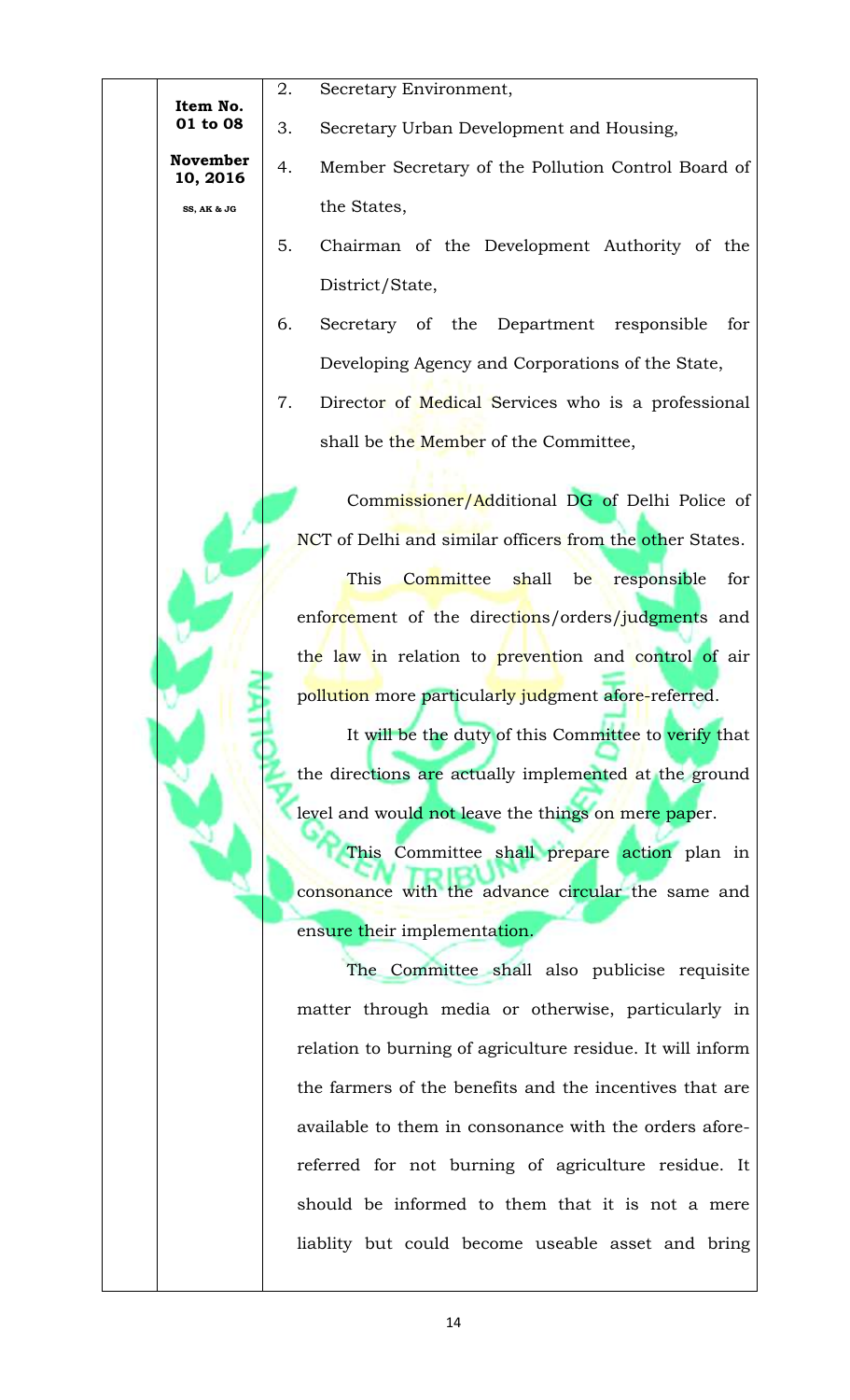financial benefit to them.

**November 10, 2016**

**Item No. 01 to 08**

**SS, AK & JG**

We also direct that the concerned State/NCT, Delhi and the State Committees shall constitute a special task force to ensure that there is no burning of waste of any kind, roads are mechanically cleaned and there is no undue traffic congestion in the city particularly during the period of environmental emergency.

The Chairman of the Centralised as well as State Committee shall be at liberty to invite or summon any Officer/Expert/ Official from any other department or Ministry or Research Organisation for carrying on the business and object of the Committee more effectively. If invited no officer/Expert of any department or Ministry or Research Organisation would avoid to appear before the Committee and provide its required input.

The state level committee shall hold its meeting every month. The First meeting of the centralised Committee Leaded by Secretary Environment would be held on 17<sup>th</sup> November, 2016 while that of the State Level Committees would be held on 24<sup>th</sup> November, 2016.

The State level committee shall submit the report to the centralised committee at least three days in advance to the date of the meeting of that committee.

## **Independent Clause**

The most important aspect in relation to which we require to issue directions is the situation of the States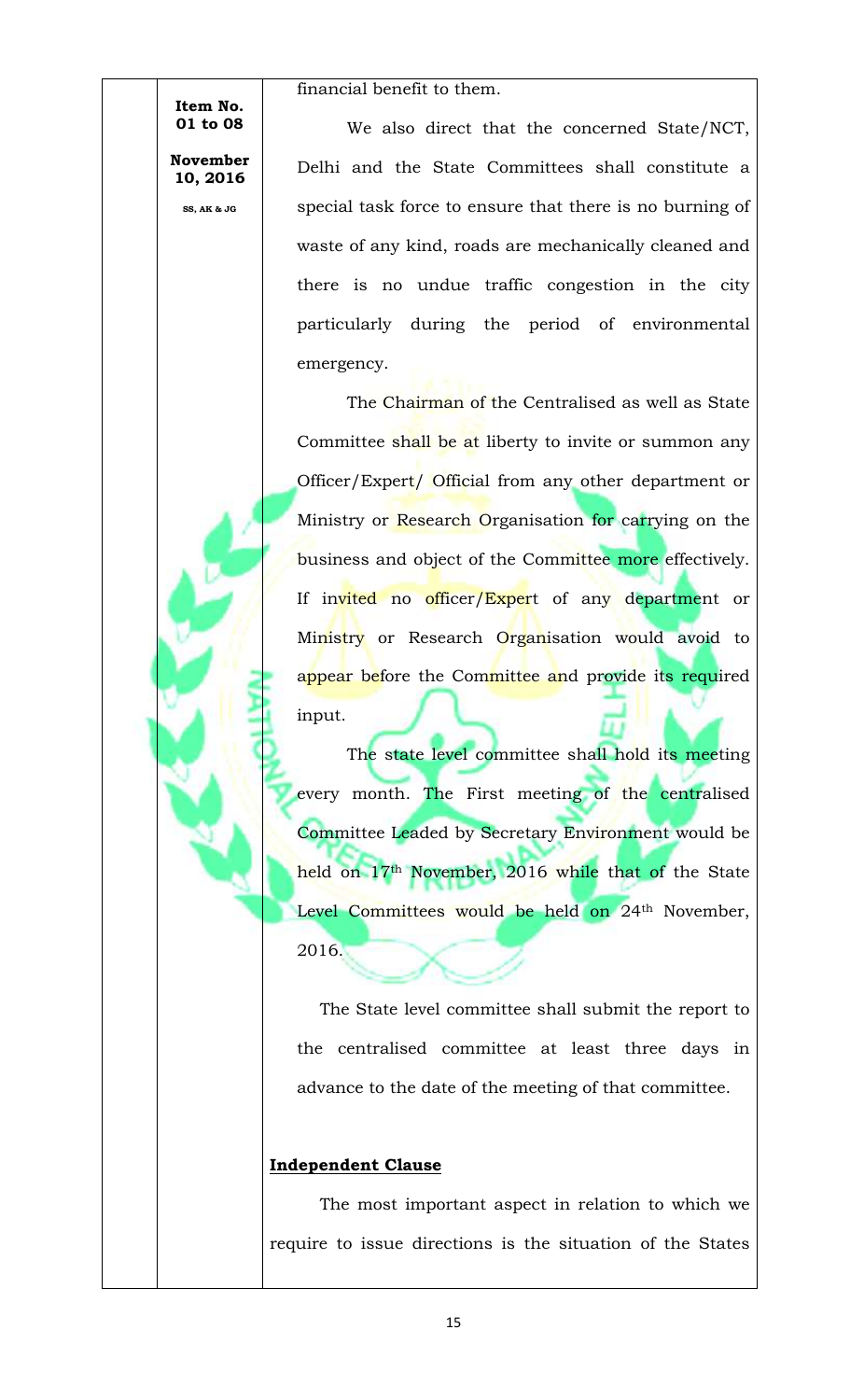**Item No. 01 to 08 November** 

**10, 2016 SS, AK & JG**

and particularly NCT of Delhi as faced in the last 10 days where the air pollution enters an alarming situation that is severe pollution. Then immediate steps are required to be taken as an 'environmental emergency'.

We have already noticed on the advice of experts that where P.M<sub>10</sub> exceeds the value of  $431\mu/M^3$  and P.M  $_{2.5}$ 251 Microgram Per Cubic Meter, then it is a situation of 'severe pollution'. If we exceed those of values reached 500 or 300 respectively then it is a case of 'environmental emergency'.

The State owes a Constitutional Statutory and public law obligation to protect the Air Pollution and provide to its citizen at least breathable air if not absolute clean air to breathe. If the situation reaches that level of these States and particularly NCT of Delhi shall take besides all other preventive and controlling measures of pollution as indicated in the orders/judgments and law particularly orders afore-referred inter-alia but more particularly it would take following measures without delay and default.

- 1. It shall ensure that the water is sprinkled through helicopters all over the city and other areas where the values are found to be in excess of the above standards.
- 2. It shall immediately provide happy seeders in the agricultural fields to ensure removal of agricultural residue and its utilization at the concerned quarters including Power Generation Plants, Bio-Mass Plants, and Cement plants, Industries manufacturing Building and allied products.
- 3. The State Government and NCT of Delhi shall issue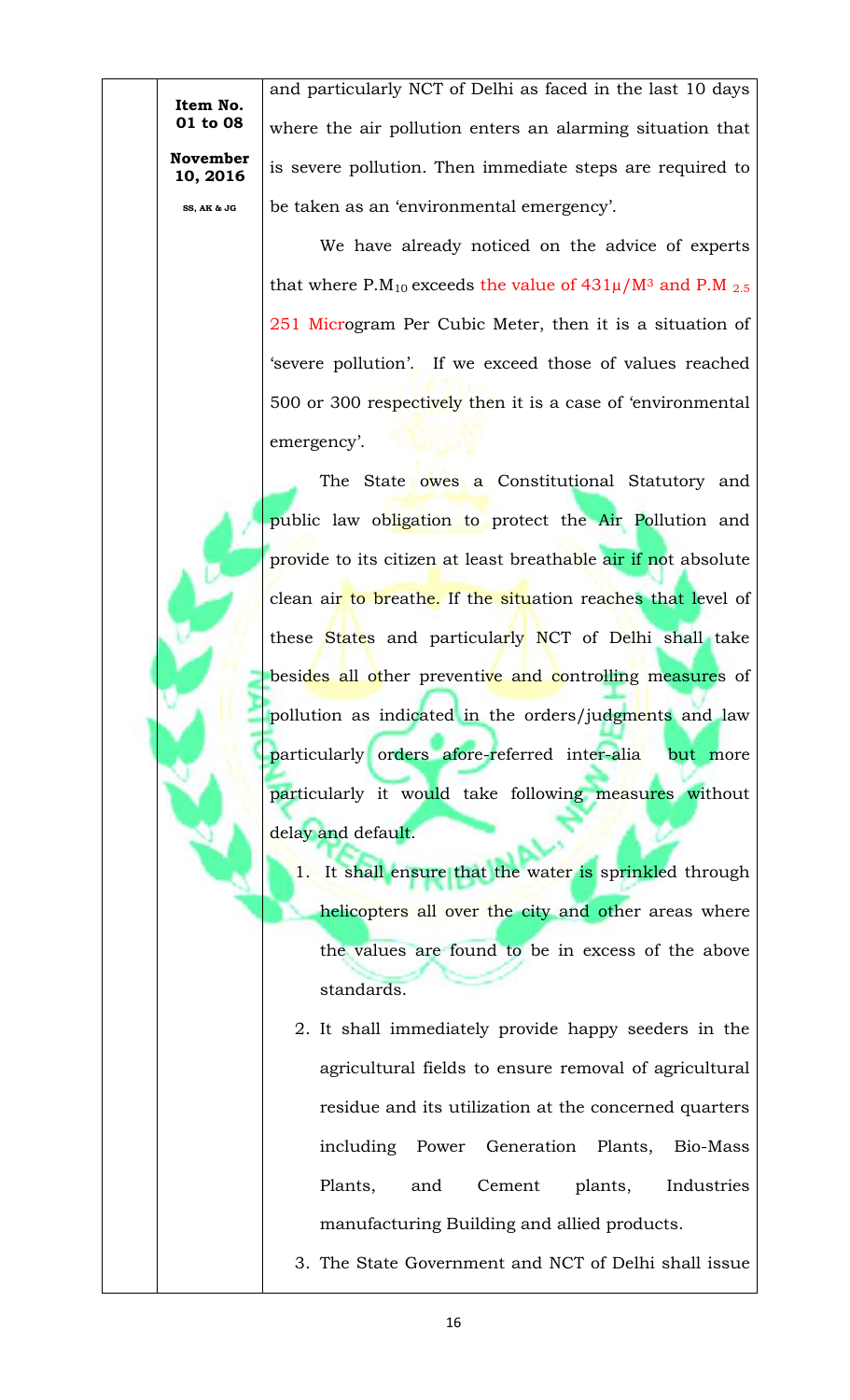**10, 2016**

**November** 

**SS, AK & JG**

the order to all such companies, plants and public undertakings to discharge their Corporate Social responsibility and collect the agriculture residue from the field of farmers while providing them with money as consideration for lifting of the agricultural residue.

- 4. All the stone crusher working in the area shall be directed to shutdown forthwith.
- 5. All the Power Generation Plants, Brick kiln, Hot Mix Plant, if found to be emitting in excess of prescribed standards, should be ordered to be shut down temporarily and till they take remedial measures and bring the standards within particular limit. Thermal plants, Waste to Energy Plants also may be shut down only if they violate the parameters or otherwise.
- 6. All the construction, demolition activities and transportation of construction material shall be stopped temporarily till the ambient air quality standards are brought down below the severe pollution standards afore-stated.
- 7. The authority would ensure that the DG sets if in operation anywhere should be adhering to the prescribed norms. In the event of default they should be not only shut down but even confiscated.

## **General Directions.**

1. The committee afore-referred shall prepare a complete action plan for environmental emergency as well as prevention and control of air pollution, wherever parameters are found to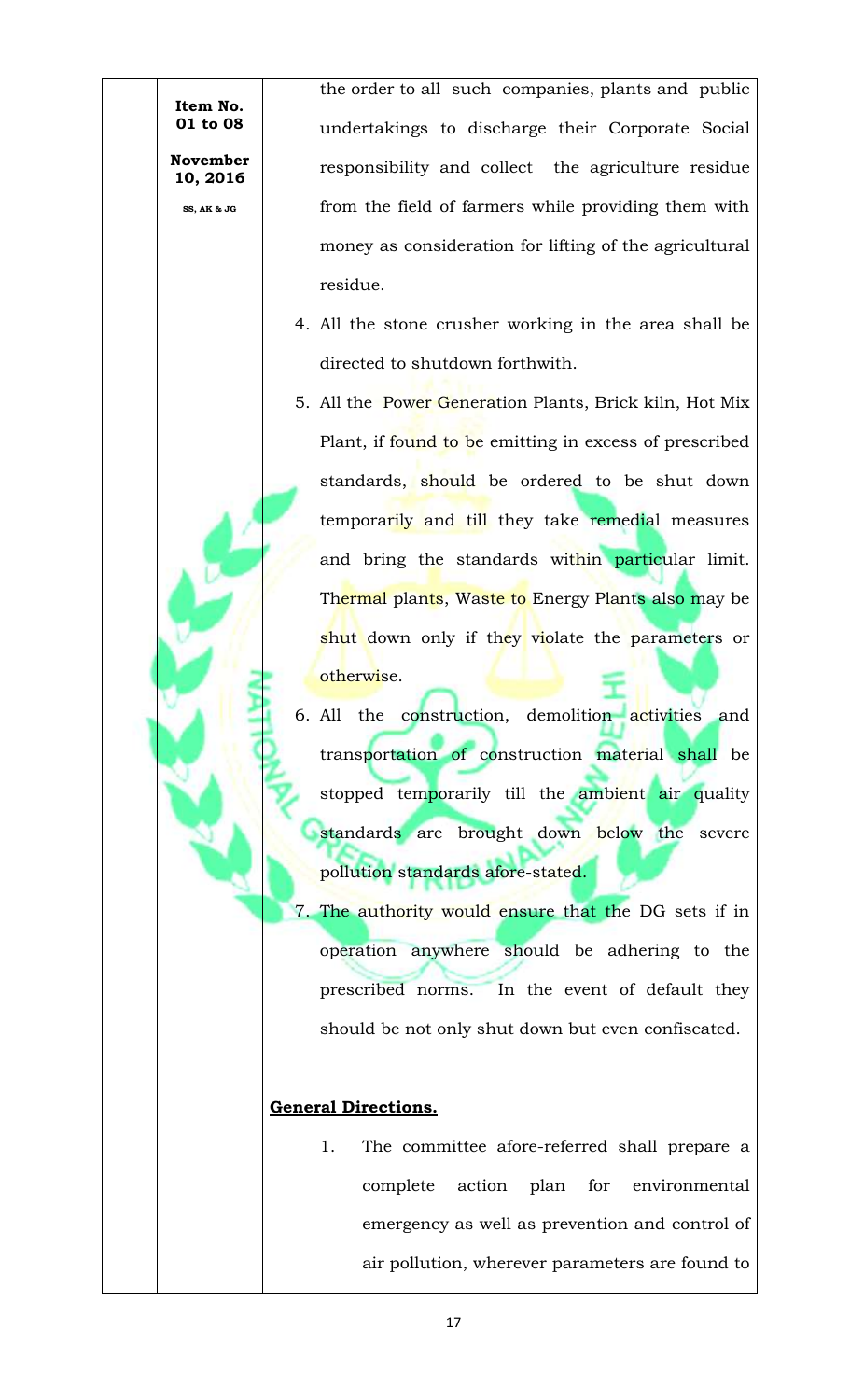> **November 10, 2016**

> > **SS, AK & JG**

be in excess of prescribed standards.

- 2. This action plan should be strictly in consonance with the judgement and orders afore-referred. Of course the Committees are at liberty to provide any additional measures that are required to be taken.
- 3. The action plan so prepared shall be submitted to the Central Committee which will approve the same and fix the period for its implementation in regular course of business of the concerned authority, Corporations, etc.
	- Each of the states shall in its very first meeting notify one district which has major land use as agriculture. This district could be taken as a model district for implementation of the direction and orders in relation to complete stoppage of burning of agriculture/crop residue. The Committee will ensure that all the incentive in terms of the judgement are provided with utmost priority.
	- There should be all preventive, precautionary and effective steps taken well in advance to the next harvest season.
- 6. It shall then submit a specific report upon field inspection whether there has been complete extinguishment of the practice of crop burning in that area or not, and the reasons thereof. Then it shall implement the scheme in rest of the States in a gradual manner.
- 7. All the States Governments, Public Authorities and Development Agencies shall introduce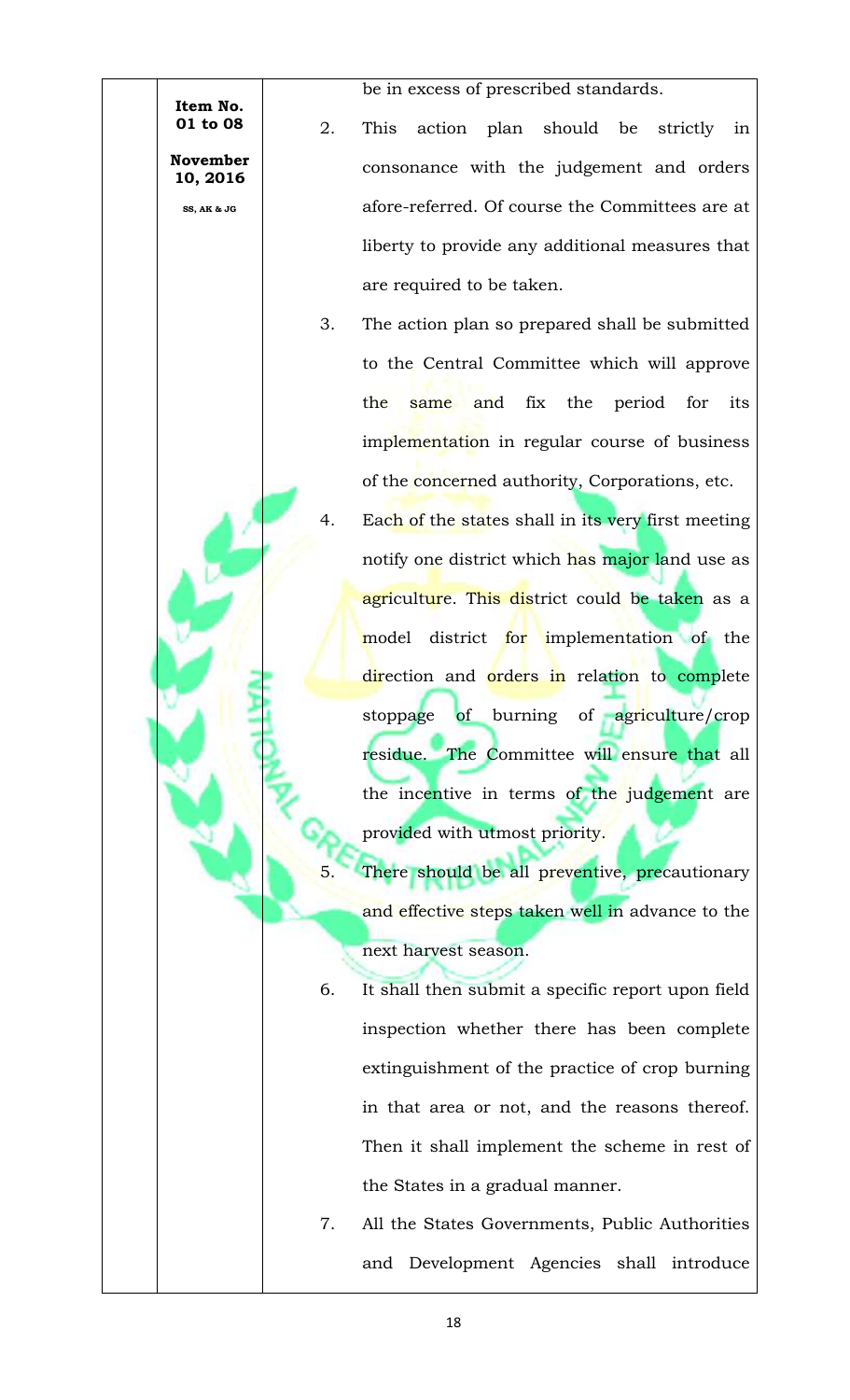vacuum cleaning machines for removal of dust and waste from the roads in a gradual manner. Cleaning of dust manually should be stopped. Mechanical cleaning of the roads should be introduced. Manual cleaning of dust only helps in re-generation of pollution and does not effectively cause cleaning of roads or air either. 8. Police Authorities and the local bodies should ensure that wherever mechanised cleaning of dust is introduced, at the relevant time the

**Item No. 01 to 08**

**November 10, 2016**

**SS, AK & JG**

9. It should be ensured that there should be no leaves, municipal solid waste, plastic, agriculture residue, oil and oil products are burnt in open or otherwise. Strict punitive action should be taken in accordance with the orders of the Tribunal, if any person is found to be violating these directions and orders passed by the Tribunal.

vehicles ought not to be parked on either side

of the roads.

50% of the staff of the Corporations, Committees, Development Agencies and the concerned department of the Government should be on field inspection to ensure proper and effective implementation of the directions. The staff on field duty shall submit a report to the Officer in-charge, who would then submit a report to the State Committee, bring to its notice whether the implementation and effectiveness of the orders and directions by the said authorities was satisfactory or not.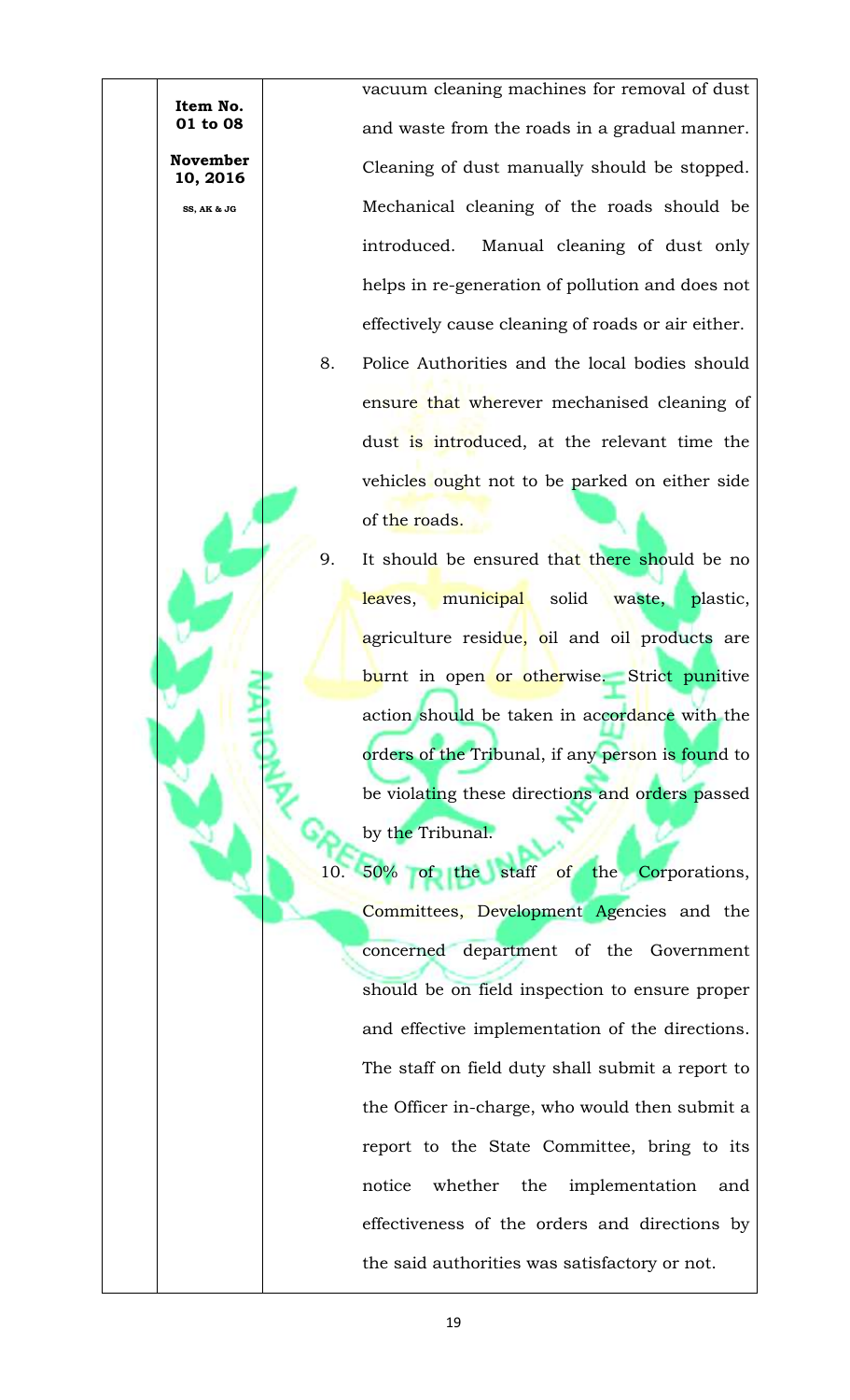**01 to 08 November 10, 2016** 11. The Traffic Police, PWD and all public authorities shall ensure that there is free flow of traffic and there are no undue jams on the traffic lights or otherwise. 12. The person who violates the directions of the Tribunal in regard to vehicular pollution should be strictly made liable in terms of the judgement of the Tribunal for payment of

**Item No.** 

**SS, AK & JG**

- environmental compensation. This compensation could be recovered by the concerned department and representative of the authorities including the Police.
- 13. We have already noticed in our judgement that on the basis of the data available, nearly three lakhs litres of petrol is burnt in NCT of Delhi everyday by stationery vehicles in the traffic jam or the traffic light. The Committee shall consider this aspect with utmost priority and submit its suggestion to the Tribunal for orders.

We direct all the State Governments, NCT of Delhi also to issue guidelines with regard to manufacturing, sale and burning of crackers in the jurisdiction of the respective States/NCT of Delhi. Such direction must be taken into consideration that the crackers if permitted are of the nature which would generate least smoke and produce least noise. It should be within the prescribed parameters.

15. All authorities concerned should create social awareness particularly in schools and colleges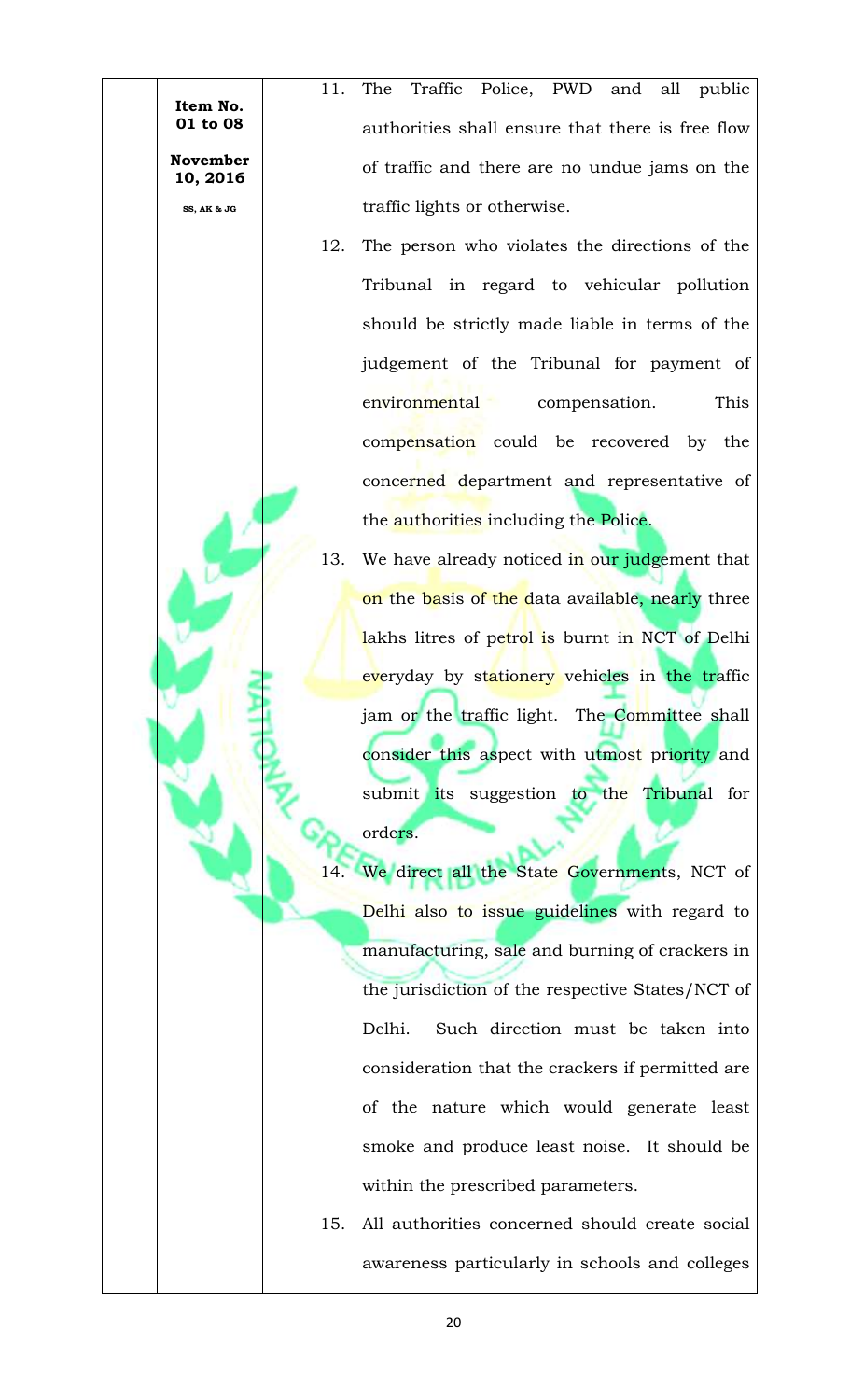**Item No. 01 to 08 November** 

**10, 2016 SS, AK & JG**

as to the dis-advantage and adverse impact on public health of indiscriminate burning of crackers on different festive seasons.

- 16. We also direct the State Governments and NCT of Delhi particularly the State of Punjab to consider withdrawal of incentive provided to the agriculturists who are found to be defaulting and burning agriculture/crop residue. We take note of the fact that the Government of Punjab has already issued Notification dated 22nd October, 2013, wherein burning of agriculture/crop residue has been prohibited.
- 17. The order of the Tribunal in relation to all diesel vehicles more than 10 years of age and petrol vehicles which are more than 15 years of age shall not ply on the roads of NCT of Delhi, shall be enforced rigorously. The other States are directed to take decision, in relation particularly to diesel vehicles which are of more than 10 years of age.

18. We direct NCT of Delhi, DDA, all Corporations and PWD to ensure that all its parks, flyovers, roads around the government building, there is greenery and study has been conducted and found that if greenery is spread over all the flyovers and roads of NCT of Delhi, it will help in increasing of oxygen by 20%. It will help a large number of people to breathe fresh air. Efforts should be made to cover open land with green grass.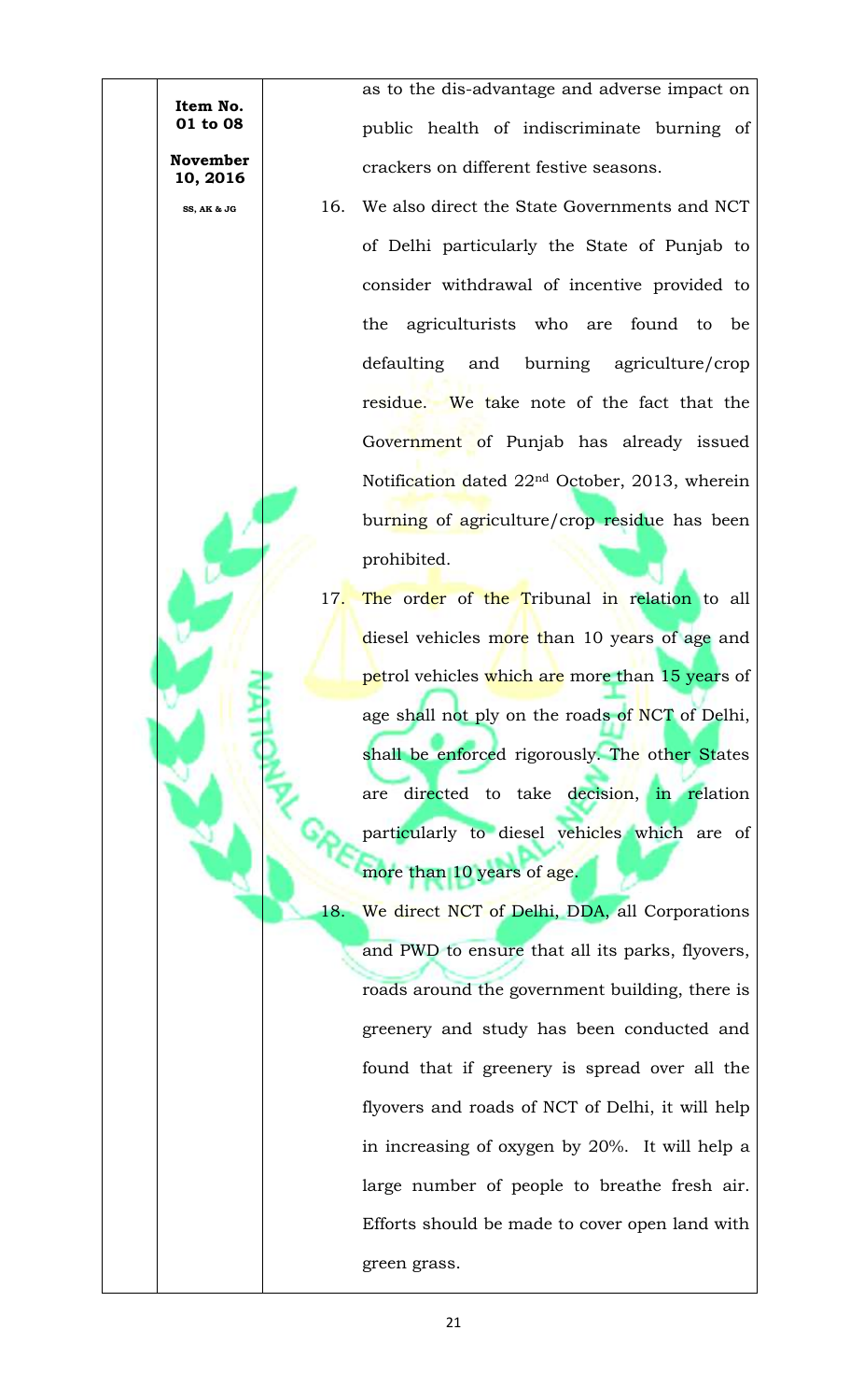**Item No. 01 to 08 November** 

**10, 2016 SS, AK & JG**

19. All the concerned authorities shall ensure that the waste dumping sites are not put on fire, under any circumstances.

- 20. We grant liberty to all the government departments, PWD etc to bring before the Tribunal offenders or defaulting persons with complete details. If such list is filed, the Tribunal shall issue notice to them for payment of environmental compensation and for passing of such other punitive orders as may be necessary in the facts and circumstances of the case.
- 21. The Committee would also recommend the steps that various authorities are required to take for providing health care and immediate treatment to the public who suffer from effects of air pollution.
- 22. All the amounts collected under the orders of the Tribunal for environmental compensation should be utilized only for the purpose of prevention and control of air and water pollution in NCT of Delhi and the concerned States subject to the orders of the Tribunal.

The copy of this order be furnished by dasti. List the matter for further directions on 9th January, 2017.

List all the miscellaneous applications of 16<sup>th</sup> November, 2016 at 3 PM.

> ..………………………………….,CP (Swatanter Kumar)